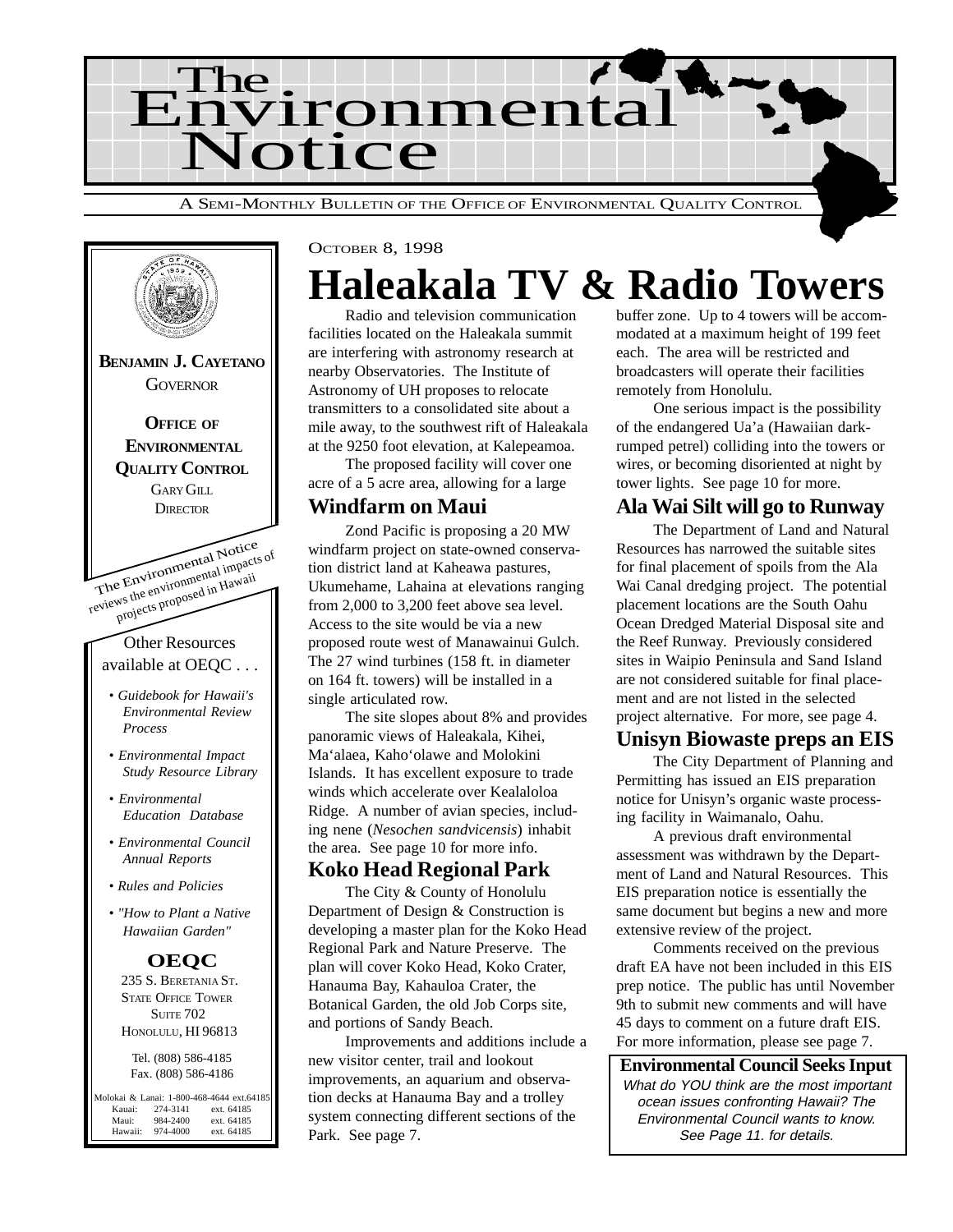# Table of Contents

#### OCTOBER 8, 1998

### **1** Oahu Notices

#### **Draft Environmental Assessments**

| (2) H-3 Retention of Access Roads, North Halawa Valley     |  |
|------------------------------------------------------------|--|
|                                                            |  |
| <b>Final Environmental Assessments (FONSI)</b>             |  |
|                                                            |  |
|                                                            |  |
| (5) Kailua Heights Wastewater Pump Station Modification  5 |  |
| (6) Kaneohe Wastewater Preliminary Treatment Facility      |  |
|                                                            |  |
|                                                            |  |

#### **Environmental Impact Statement Preparation Notices**

| (7) Koko Head Regional Park and Nature Preserve |  |
|-------------------------------------------------|--|
|                                                 |  |

#### **National Environmental Policy Act (NEPA)**

| (9) Public Hearing Notice for Developing Home Port Facilities for Three |
|-------------------------------------------------------------------------|
| NIMITZ-Class Nulcear-Powered Aircraft Carriers in Support of the        |
|                                                                         |

#### **Previously Published Projects Pending Public Comments**

#### **[FEIS Acceptance Notices](#page-8-0)**

## 3 **Maui Notices**

#### **Draft Environmental Assessments**

#### **Previously Published Projects Pending Public Comments** [Draft Environmental Assessments .................................................... 11](#page-10-0)

## 6 **Hawaii Notices**

#### **Draft Environmental Assessments**

| <b>Final Environmental Assessments (FONSI)</b> |  |
|------------------------------------------------|--|
|                                                |  |

```
Previously Published Projects Pending Public Comments
Draft Environmental Assessments .................................................... 14
```
#### **[FEIS Acceptance Notices](#page-13-0)**

| Kealakehe Parkway From Mamalahoa Highway to |  |
|---------------------------------------------|--|
|                                             |  |

## 7 **Kauai Notices**

| <b>Final Environmental Assessments (FONSI)</b> |  |
|------------------------------------------------|--|
|                                                |  |

#### **Previously Published Projects Pending Public Comments**

|  | --- |  |
|--|-----|--|
|  |     |  |
|  |     |  |

## s **Shoreline Notices**

## V**Pollution Control Permits**

## ^ **[Coastal Zone News](#page-17-0)**

| (1) Pearl Harbor Naval Complex Bilge & Oily Waste                  |  |
|--------------------------------------------------------------------|--|
|                                                                    |  |
| (2) Pearl Harbor Degaussing Range Cable & Sensor                   |  |
|                                                                    |  |
|                                                                    |  |
| (4) Manuwai Canal Culvert Extension, Honolulu                      |  |
|                                                                    |  |
|                                                                    |  |
| (6) Humpback Whale Vessel Approach Response Study  19              |  |
| (7) Replacement of Catwalks T-F1, Kewalo Basin, Oahu  19           |  |
| (8) Maintenance Dredging at Piers 15-20, Honolulu Harbor, Oahu  19 |  |
| (9) Magnuson-Stevens Act Definitions and Required Provisions       |  |
|                                                                    |  |
| (10) Amendment 5 to the Bottomfish and Seamount Groundfish         |  |
|                                                                    |  |
|                                                                    |  |

## **1 Land Use Commission Notices**

#### Laulani Commercial Center ............................................................... 20

### G **Federal Notices**

| Honolulu to be New Port of Entry for Antarctic Flora and Fauna  21 |
|--------------------------------------------------------------------|
| Draft Recovery Plan for Multi-Island Plants in the Hawaiian        |
|                                                                    |
| Geothermal Resources Leasing and Operations Final Rule  21         |
| Wildlife Damage Management to Protect Hawaiian                     |
|                                                                    |

*OEQC intends to make the information in this bulletin accessible to everyone. Individuals that require this material in a different format (such as large type or braille), should contact our office for assistance.*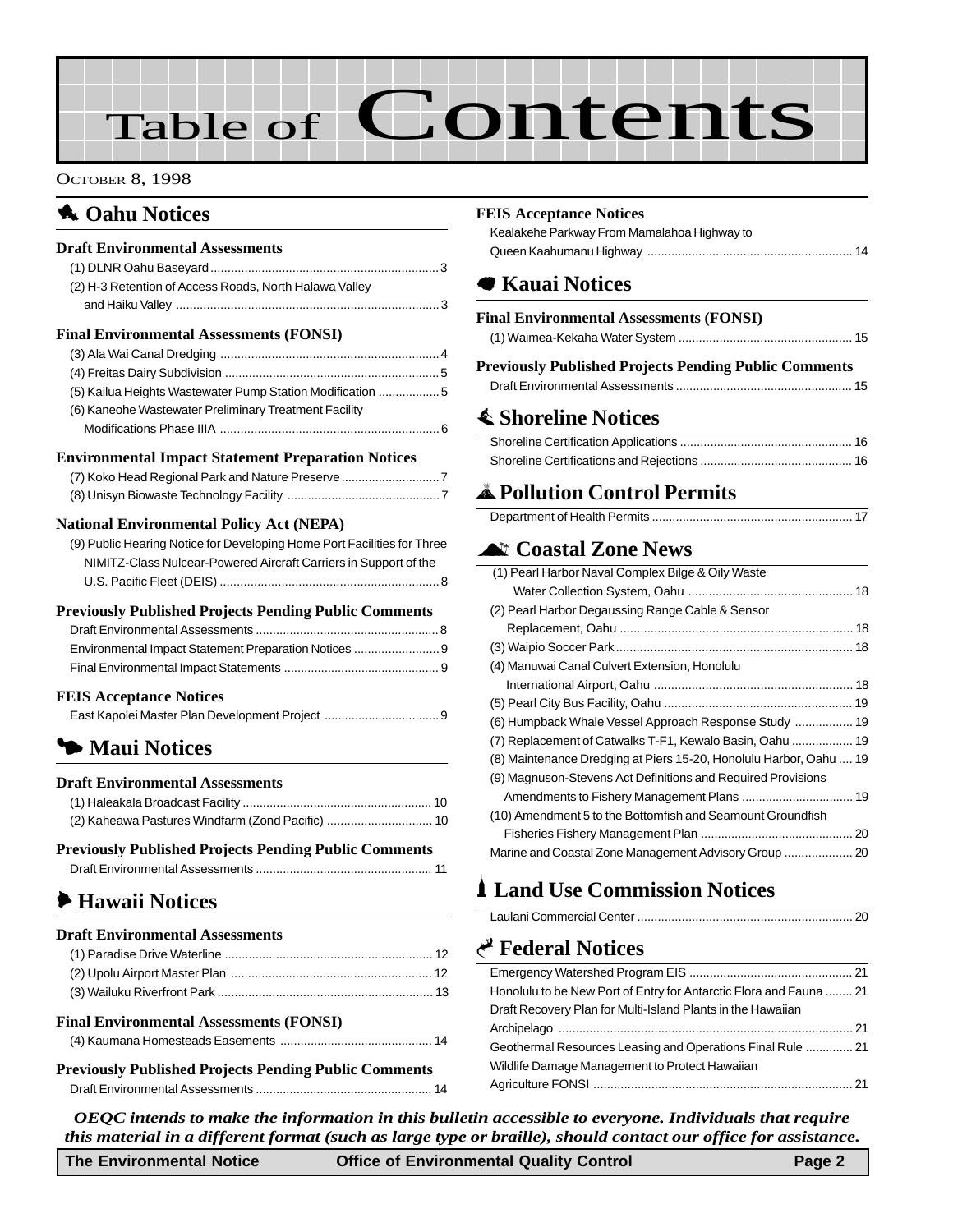OCTOBER 8, 1998

**Oahu Notices**

## <span id="page-2-0"></span>**Draft Environmental Assessments**

#### 1 **(1) DLNR Oahu Baseyard District**: Ewa **TMK**: 9-7-25:01 **Applicant**: Department of Land and Natural Resources P.O. Box 373 Honolulu, Hawaii 96809 Contact: Hiram Young (587-0260) **Approving Agency/Accepting Authority**: Same as above. **Consultant**: Engineering Concepts, Inc. 250 Ward Avenue, Suite 206 Honolulu, Hawaii 96814 Contact: Kenneth Ishizaki (591-8820) **Public Comment 1 2 3 4 5 6**  $\frac{9}{27}$  8 **2 3 7**

| <b>Deadline:</b> | November 9, 1998                         |
|------------------|------------------------------------------|
| Status:          | DEA First Notice pending public comment. |
|                  | Address comments to the applicant with   |
|                  | copies to the consultant and OEOC.       |
| <b>Permits</b>   |                                          |
|                  |                                          |

**Required**: Building and grading permits

The State of Hawaii Department of Land and Natural Resources (DLNR) has proposed to construct a baseyard for its Oahu operations on state-owned lands in Pearl City. The project site encompasses an area of approximately 50,000 sq. ft., located within the grounds of the Waimano Training School and Hospital (WTSH) on Waimano Ridge. The proposed action will include demolition of the Old Administration Building which previously served the WTSH facility; and construction of offices, workshop areas and storage areas to serve as a baseyard for various divisions within DLNR. Four prefabricated office structures will be erected, totalling approximately 5,400 sq. ft. Roofed lanai areas will be constructed in the space between two of the prefabricated structures. Asphalt paving will be constructed around the offices for parking and storage. In addition, the mauka portion of the existing perimeter road encircling the project site will be widened to 20 ft to allow two-way traffic. The entire baseyard complex will be surrounded with chain link fencing for security.

Construction is anticipated to begin in the second quarter of 1999, and will take 12 months to complete. The estimated construction cost is \$850,000. Funding for the project will be provided by the State of Hawaii.

## 1 **(2) H-3 Retention of Access Roads, North Halawa Valley and Haiku Valley**

| District:                         | Honolulu and Koolaupoko                   |
|-----------------------------------|-------------------------------------------|
| TMK:                              | 4-5-23:3; 4-5-25:8, 20; 4-6-15:9, 11, 12, |
|                                   | 999; 9-9-9:2; 9-9-10:9, 26                |
| Applicant:                        | Department of Transportation              |
|                                   | <b>Highways Division</b>                  |
|                                   | 869 Punchbowl Street                      |
|                                   | Honolulu, Hawaii 96813                    |
|                                   | Contact: Karen Chun (587-2125)            |
| <b>Approving Agency/Accepting</b> |                                           |
| <b>Authority:</b>                 | Same as above.                            |
| <b>Consultant:</b>                | Parsons, Brinckerhoff-Hirota Associates   |
|                                   | 1001 Bishop Street, Pacific Tower, Ste.   |
|                                   | 3000                                      |
|                                   | Honolulu, Hawaii 96813                    |
|                                   | Contact: Richard Dahilig (531-7094)       |
| <b>Public Comment</b>             |                                           |
| Deadline:                         | November 9, 1998                          |
| Status:                           | DEA First Notice pending public comment.  |
|                                   | Address comments to the applicant with    |
|                                   | copies to the consultant and OEQC.        |
| <b>Permits</b>                    |                                           |
| <b>Required:</b>                  | Amendment to CDUP                         |

The State of Hawaii Department of Transportation, Highways Division (HDOT) proposes to retain existing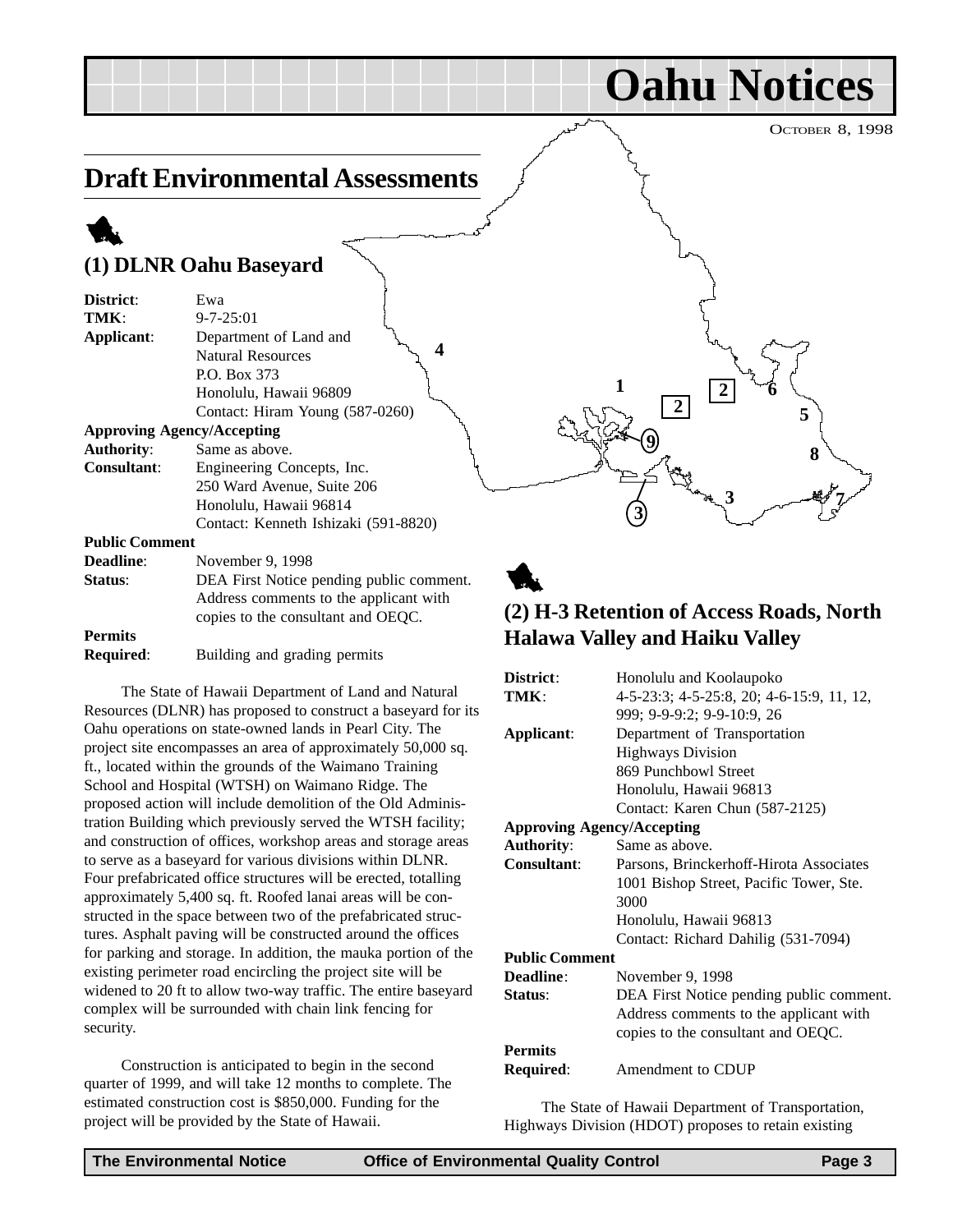#### <span id="page-3-0"></span>OCTOBER 8, 1998

construction access roads in North Halawa Valley and Haiku Valley. These access roads were used to construct Interstate Route H-3, including the one-mile long Tetsuo Harano Tunnels. HDOT wants to retain the access roads for its bridge inspection and highway maintenance program of the Interstate. This proposal is in response to a condition of H-3's conservation district use permit (CDUP), "upon completion of the construction of H-3 through North Halawa Valley, the construction access road shall be removed and to the extent possible, the affected areas shall be restored to its natural state." This condition was proposed by HDOT because at the time of the CDUP process in 1983 it was believed that the access road in North Halawa Valley would not be needed after H-3 was completed. Since then, however, circumstances have changed that required HDOT to reconsider this position. Specifically, substantially more viaduct or bridge structures were used than originally intended. Therefore, HDOT is planning to petition the Board of Land and Natural Resources to amend the H-3 CDUP by removing this condition, and has decided to prepare an environmental assessment (EA) to solicit public comments on the proposed action.

The Draft EA indicates North Halawa Valley and Haiku Valley have been recovering from the construction of H-3, and that the proposed action would not affect this restoration. The only alternative to the proposed action is to remove the access roads and to the extent possible, restore the valleys to their pre H-3 condition. Construction of this alternative would be a major undertaking and would once again disturb the environmental conditions of these valleys. Furthermore, when maintenance or minor construction is needed in the future, HDOT would have to cut another road to the construction site, which would disturb the valley(s) yet again.

## **Final Environmental Assessments/Findings of No Significant Impacts (FONSI)**



#### **(3) Ala Wai Canal Dredging**

**District**: Honolulu **TMK**: Not applicable **Applicant**: Department of Land and Natural Resources 1151 Punchbowl Street Honolulu, Hawaii 96813 Contact: Andrew Monden (587-0230) and

|                         | U.S. Department of Transportation         |
|-------------------------|-------------------------------------------|
|                         |                                           |
|                         | Federal Highway Administration            |
|                         | 300 Ala Moana Boulevard                   |
|                         | Honolulu, Hawaii 96850                    |
|                         | Contact: Pat Phung (541-2536)             |
|                         | <b>Approving Agency/Accepting</b>         |
| <b>Authority:</b>       | Same as above.                            |
| Consultant:             | Belt Collins Hawaii, Ltd.                 |
|                         | 680 Ala Moana Boulevard, First Floor      |
|                         | Honolulu, Hawaii 96813                    |
|                         | Contact: Jane Dewell (521-5361)           |
| <b>Public Challenge</b> |                                           |
| Deadline:               | November 9, 1998                          |
| Status:                 | FEA/FONSI issued, project may proceed.    |
| <b>Permits</b>          | Section 4(f) consistency determination;   |
| <b>Required:</b>        | Army permit; water quality certification; |
|                         | CZM; CDUA and letter permit for work in   |
|                         | ocean waters; SMA use permit; shoreline   |
|                         |                                           |
|                         | setback variance; solid waste; NPDES;     |
|                         | noise; air                                |
|                         |                                           |

The proposed project is dredging the Ala Wai Canal to restore sediment holding capacities, decrease potential for flooding in surrounding areas during high intensity storm events, and improve conditions for recreational use. The anticipated project duration is approximately one year, which is anticipated to start in 1999.

The areas considered for dredging extend from the Ala Moana Boulevard Bridge to the canal's end near Kapahulu Avenue, and includes the Manoa-Palolo Drainage Canal up to the Date Street Bridge. The proposed action has six components: (1) limits of dredging; (2) dredging method; (3) sediment transportation; (4) work support areas for staging and material transfer; (5) sediment processing; and (6) sediment disposal or reuse.

The selected alternative is comprised of at least one option for each of the six components. The dredge, transport, and disposal components have more than one suitable option. These are: 1) and 2) either mechanical dredging with transport by small scow to ocean-going barge, or hydraulic dredging with transport by hydraulic pipeline to ocean-going barge; 3) maximum dredge depths varying from -6 to -12 feet mean sea level; 4) work support sites at Ala Wai Neighborhood Park A and Magic Island; 5) dewatering, with no release of untreated effluent into surface waters, and processing, to include soil stabilizing and neutralizing additives for upland reuse; and 6) sediment disposal at the South Oahu Ocean Dredged Material Disposal Site and sediment reuse as fill at the Honolulu Airport Reef Runway Soil Management Facility.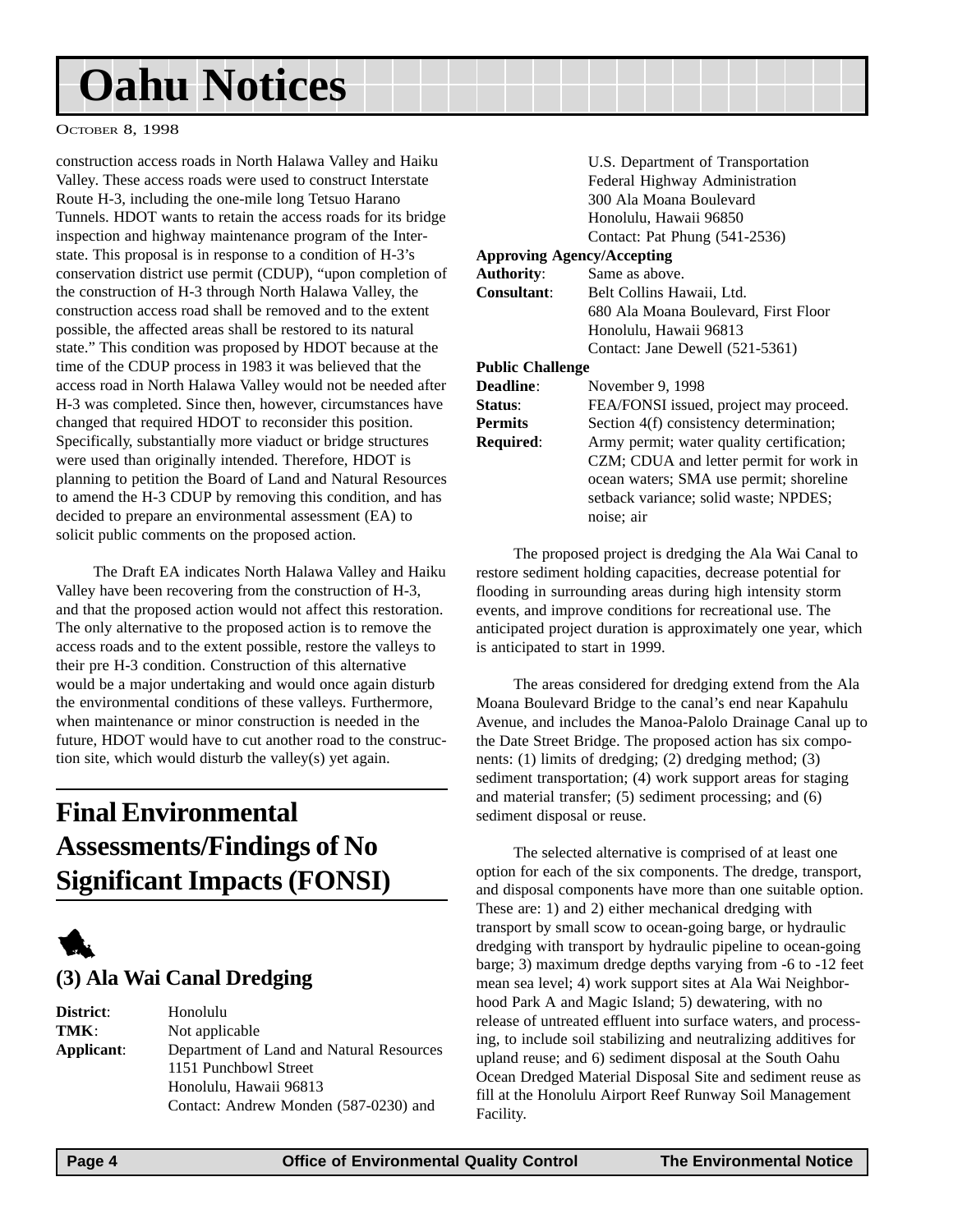<span id="page-4-0"></span>

OCTOBER 8, 1998

Based on the information gathered during preparation of the Environmental Assessment, the State DLNR and U.S. FHWA find that the project will not significantly impact the environment. Impacts on biota, pollutant levels, water quality, public health, recreation, noise, utilities, and historic resources will be temporary and short-term, and will be controlled through operating constraints. Impacts associated with disposal will be confined to permitted disposal sites and will be monitored under permit conditions. Operating constraints to the selected alternative will be included in the construction bid specifications developed during final design.

A copy of the final EA will be available starting Oct. 8, 1998 at the following libraries: Hawaii State Library; Waikiki-Kapahulu Library; Kalihi-Palama Library; Salt Lake-Moanalua Library; Waipahu Library; and the City & County of Honolulu, Municipal Reference and Records Center.

For further information contact Mr. Andrew Monden, DLNR, Land Division at 587-0230.



#### **(4) Freitas Dairy Subdivision**

| District:               | Waianae                                 |
|-------------------------|-----------------------------------------|
| TMK:                    | $8-5-04:01, 58, 104, 41$ (por.)         |
| Applicant:              | Department of Hawaiian Home Lands       |
|                         | P.O. Box 1879                           |
|                         | Honolulu, Hawaii 96805                  |
|                         | Contact: Michael McElroy (587-6453)     |
|                         | <b>Approving Agency/Accepting</b>       |
| <b>Authority:</b>       | Same as above.                          |
| Consultant:             | Gerald Park Urban Planner (942-7484)    |
|                         | 1400 Rycroft Street, Suite 876          |
|                         | Honolulu, Hawaii 96814                  |
| <b>Public Challenge</b> |                                         |
| <b>Deadline:</b>        | November 9, 1998                        |
| Status:                 | FEA/FONSI issued, project may proceed.  |
| <b>Permits</b>          | Grading, grubbing, stockpiling; sewer   |
| <b>Required:</b>        | connection; public ROW; storm sewer     |
|                         | connection; building; water connection; |
|                         | pollution controls variance             |
|                         |                                         |

The Department of Hawaiian Home Lands (DHHL), State of Hawaii, proposes to develop a subdivision for residential and agricultural uses on DHHL owned land located at Waianae Homesteads, Waianae District, Oahu, Hawaii. The property has a land area of approximately 68 acres.

The project will produce 14 agricultural and 32 selfhelp residential lots and infrastructure improvements. The lots will be leased to eligible Native Hawaiian beneficiaries qualified to lease under the Hawaiian Homes Commission Act.

Agricultural lots will be first made available for relocation of prior awardees of agricultural lots at Paheehee Ridge. Lots at the latter location have been determined to be prohibitively expensive to service with infrastructure. "Selfhelp" residential lots whereby awardees construct their own dwellings will be made available to qualified applicants on the Oahu waiting list. As of June 30, 1997, 6,014 applicants were on the waiting list for Oahu residential lots.

Construction funded by the Hawaiian Homes Trust Fund will complete roads, infrastructure, utilities, and other subdivision improvements. At the conclusion of subdivision work, both residential and agricultural lots will be "ready to build".

Subdivision and infrastructure improvements are estimated to cost between \$2.6 to \$3.0 million. House construction costs are not available at this time. Construction of subdivision improvements will commence after all necessary approvals are received and should be completed within nine months.



## **(5) Kailua Heights Wastewater Pump Station Modification (Supplemental)**

| District:                         | Koolaupoko                             |
|-----------------------------------|----------------------------------------|
| TMK:                              | $4 - 2 - 75:17$                        |
| Applicant:                        | City and County of Honolulu            |
|                                   | Department of Environmental Services   |
|                                   | 650 South King Street                  |
|                                   | Honolulu, Hawaii 96813                 |
|                                   | Contact: Mr. Po Chan (523-4324)        |
| <b>Approving Agency/Accepting</b> |                                        |
| <b>Authority:</b>                 | Same as above.                         |
| <b>Consultant:</b>                | Engineering Concepts, Inc.             |
|                                   | 250 Ward Avenue, Suite 206             |
|                                   | Honolulu, Hawaii 96814                 |
|                                   | Contact: Kenneth Ishizaki (591-8820)   |
| <b>Public Challenge</b>           |                                        |
| <b>Deadline:</b>                  | November 9, 1998                       |
| Status:                           | FEA/FONSI issued, project may proceed. |
| <b>Permits</b>                    | NPDES, building, SMA minor, noncovered |
| Required:                         | source, grubbing, grading, stockpiling |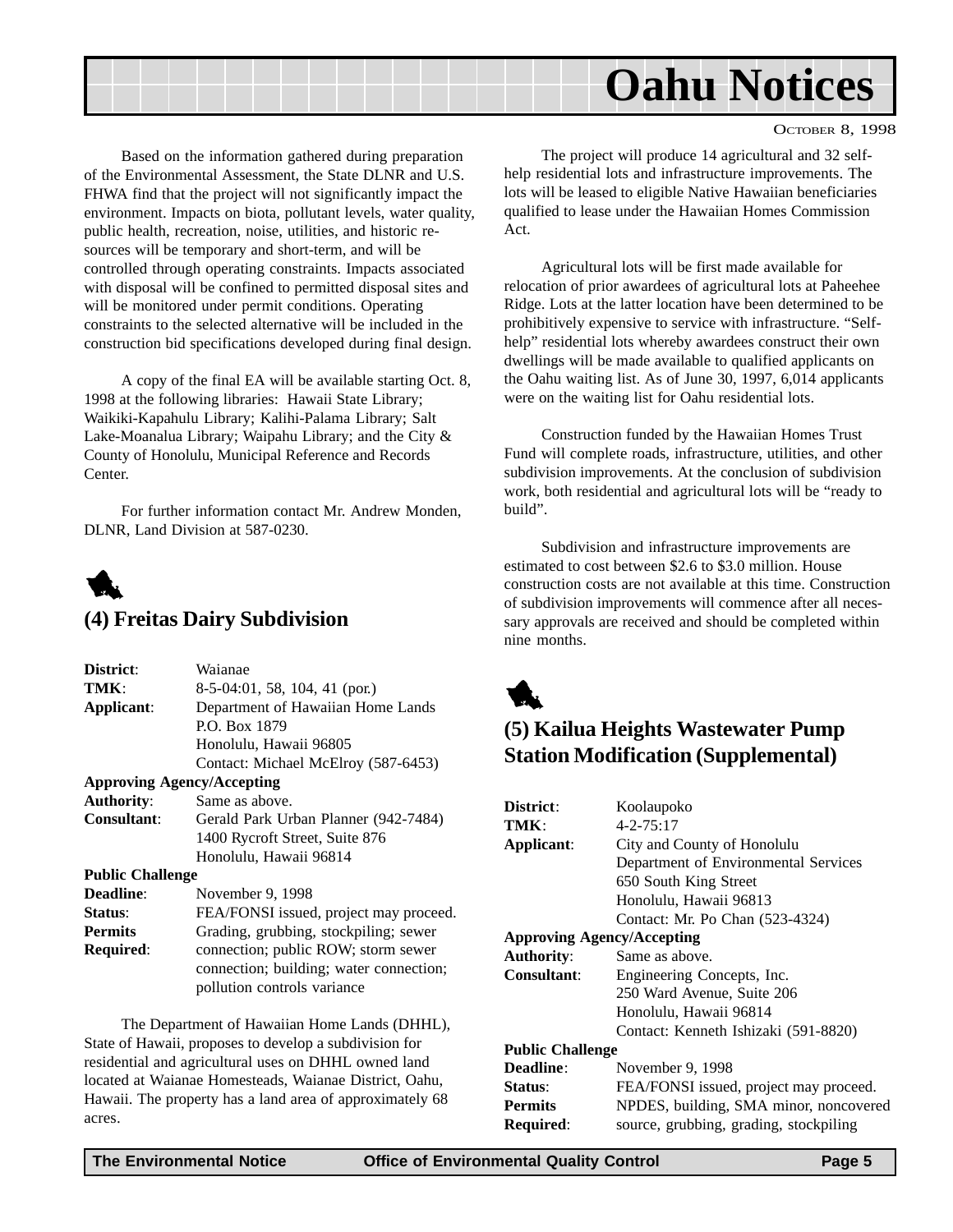#### <span id="page-5-0"></span>OCTOBER 8, 1998

The City and County of Honolulu Department of Environmental Services (formerly the Department of Wastewater Management) has proposed modifications to its Kailua Heights Wastewater Pump Station, as part of planned improvements associated with the Kalaheo Avenue Relief Sewer Project. The modifications will increase the pumping capacity of the Kailua Heights facility to meet a peak wet weather flow of 15.11 mgd. Proposed improvements, impacts and mitigation measures were previously addressed in the *Final Environmental Assessment for Kalaheo Avenue Relief Sewer at Kailua, Koolaupoko, Oahu*. However, subsequent to approval of the Final EA, major deviations to the project were proposed. It is the intent of this supplemental EA to address aspects of the project which were not previously disclosed.

The pump station is located in a residential neighborhood on the corner of Wanaao Road and Auwina Street in Kailua. Kawainui Stream is situated immediately to the south. The former Department of Land Utilization previously granted a SMA Minor Permit for construction of the proposed building expansion. Proposed modifications include: building expansion to house a 300 KW emergency generator; wet well rehabilitation; incorporation of noise abatement features in the structural and mechanical design; replacement of wastewater pumps; installation of new instrumentation and controls; installation of a new flow meter; upgrade of the ventilation system; and landscape planting.

Construction is expected to begin in the first quarter of 1999 and is expected to take 18 months to complete. The estimated construction cost is \$2.2 million, to be funded by the City and County of Honolulu.

## 1

### **(6) Kaneohe Wastewater Preliminary Treatment Facility Modifications Phase IIIA**

| District:                         | Koolauloa                             |
|-----------------------------------|---------------------------------------|
| TMK:                              | $4 - 5 - 30:36$                       |
| Applicant:                        | City and County of Honolulu           |
|                                   | Department of Design and Construction |
|                                   | 650 South King Street                 |
|                                   | Honolulu, Hawaii 96813                |
|                                   | Contact: Randall Fujiki (523-4341)    |
| <b>Approving Agency/Accepting</b> |                                       |

**Authority**: Same as above.

| Consultant:             | R.M. Towill Corporation<br>420 Waiakamilo Road, Suite 411<br>Honolulu, Hawaii 96817-4941 |
|-------------------------|------------------------------------------------------------------------------------------|
|                         | Contact: Colette Sakoda (842-1133)                                                       |
| <b>Public Challenge</b> |                                                                                          |
| <b>Deadline:</b>        | November 9, 1998                                                                         |
| Status:                 | FEA/FONSI issued, project may proceed.                                                   |
| <b>Permits</b>          |                                                                                          |
| <b>Required:</b>        | SMA, NPDES, air pollution                                                                |

The Kaneohe WWPTF is located on a 15-acre site between Kaneohe and Kawa Streams near Kaneohe Bay. The primary objective of the proposed upgrade is to minimize the risk of wastewater spills by replacing aging equipment and increasing pumping capacity. The construction of an offsite water line is also proposed since the existing system periodically does not meet pressure and/or flow requirements. This water line will supply the existing and future potable and non-potable water needs of the facility.

The project will involve the construction of new facilities, and refurbishment and/or demolition of the existing facilities. The following modifications will be made in Phase IIIA:

- Provide new offsite water line

- Replace aboveground fuel tank

- Replace Effluent Pump Station (EPS) pumps to increase capacity

- Replace force main header and add venturi meter

- Add new variable frequency drive at EPS

- Replace Influent Pump Station (IPS) motors and impellers to increase capacity

- Replace IPS bar screens and add new bypass screening channel to improve efficiency.

A majority of the site had been previously modified for the construction and operation of the existing WWPTF so limited earthwork to the site grades and drainage patterns will be required. The proposed project will also have minimal impacts on existing topographic and hydrologic conditions. The modifications are also not anticipated to have a significant impact on water quality, air quality, existing utilities, noise, archaeological sites, or wildlife habitat.

Construction and modifications are scheduled for early 1999 and estimated at approximately \$3,000,000.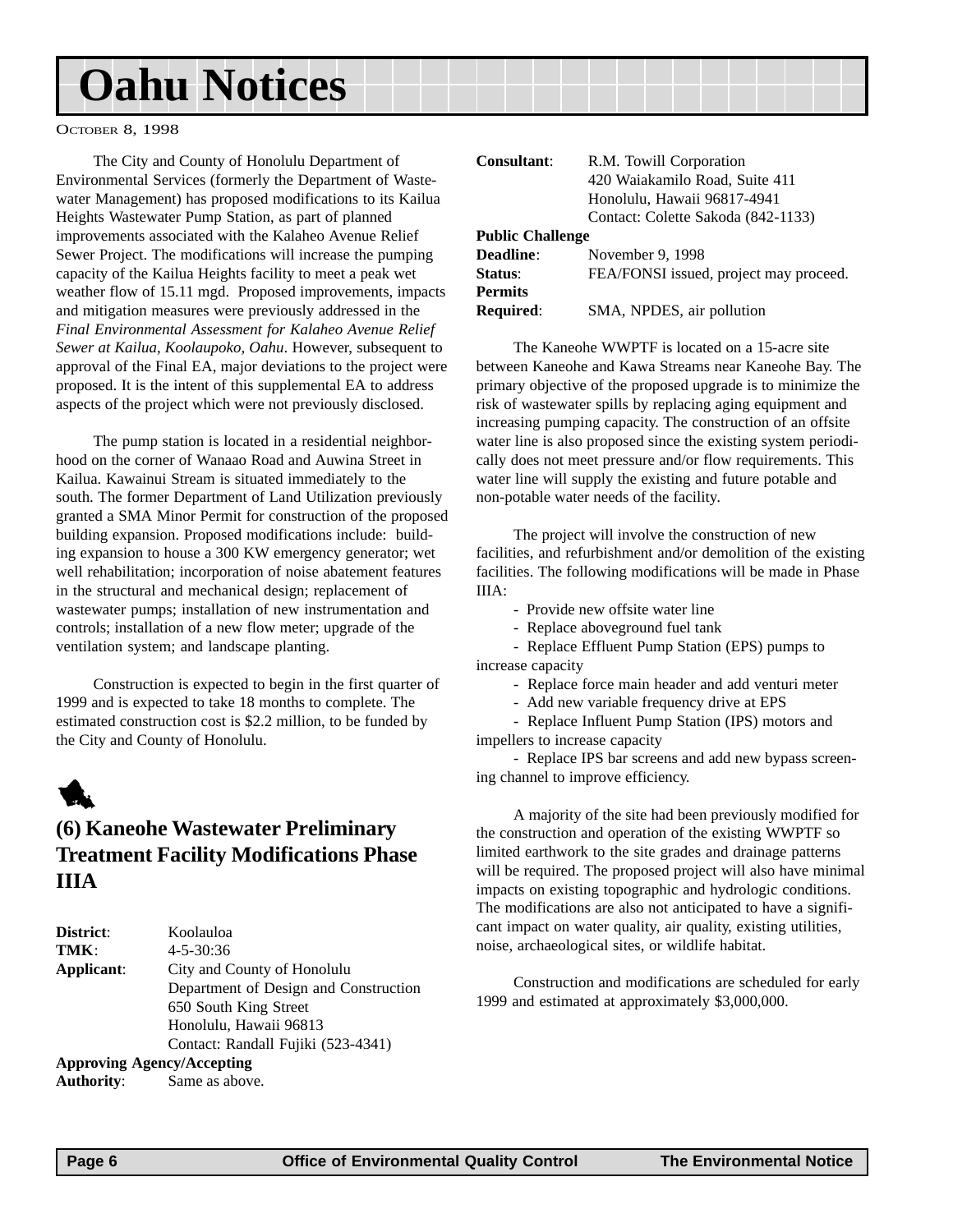## <span id="page-6-0"></span>**Environmental Impact Statement Preparation Notices**

1

### **(7) Koko Head Regional Park and Nature Preserve**

| District:             | Honolulu                                    |
|-----------------------|---------------------------------------------|
| TMK:                  | 3-9-12:1, 2, 4, 6, 8, 9, 10, 12, 13, 14, 16 |
| Applicant:            | City and County of Honolulu                 |
|                       | Department of Design and Construction       |
|                       | 650 South King Street, 2nd Floor            |
|                       | Honolulu, Hawaii 96813                      |
|                       | Contact: Jim Nakasone (527-6306)            |
|                       | <b>Approving Agency/Accepting</b>           |
| <b>Authority:</b>     | City and County of Honolulu                 |
|                       | <b>Planning Department</b>                  |
|                       | 650 South King Street                       |
|                       | Honolulu, Hawaii 96813                      |
| Consultant:           | Group 70 International, Inc.                |
|                       | 925 Bethel Street, 5th Floor                |
|                       | Honolulu, Hawaii 96813                      |
|                       | Contact: George Atta (523-5866)             |
| <b>Public Comment</b> |                                             |
| Deadline:             | November 9, 1998                            |
| Status:               | EISPN First Notice pending public com-      |
|                       | ment. Address comments to the applicant     |
|                       | with copies to the approving agency or      |
|                       | accepting authority, the consultant and     |
|                       | OEQC.                                       |
| <b>Permits</b>        |                                             |
| Required:             | SMA, CDUP, grading, building                |

The proposed action involves a master plan for the Koko Head Regional Park and Nature Preserve. The facilities will be developed incrementally as funding allows. However, the focus of this EIS will be projects projected in phase I of the master plan.

The proposed action involves a re-conceptualization of the plans for City owned lands at Koko Head including Koko Head, Hanauma Bay, Koko Crater, Kahauloa Crater, Koko Crater Botanical Garden, the old Job Corps site, Koko Had District Park and portions of Sandy Beach.

The plan highlights the natural features of the site and proposed nodes of development at Hanauma Bay, the old Job Corps site and the Botanical Garden. Smaller nodes are found at Koko Head, Kahauloa Crater and several lookout areas.

Architecture is designed to blend and merge into the landscape. A trolley system is proposed to connect the various activity nodes in the park with a major spine between the new visitor center at the base of Koko Crater and Hanauma Bay. Trail and lookout improvements are proposed throughout the park, including signage and railings in appropriate locations. Intersection improvements are planned for the Hanauma Bay and the Main Visitor/Nature Center entrances from Kalanianaole Highway. A botanical preserve is proposed at Koko Head.

The Main Visitor/Nature Center includes: exhibit spaces, restaurant/snack bar, restrooms, trolley holding area, parking lot and various support spaces. Hanauma Bay will include an aquarium, visitor facilities, observation decks and various support spaces. The Botanical Garden improvements will include facilities for passive community recreation with some horse and animal facilities.

The trail to the summit of Koko Crater will be improved. A new lookout is proposed for the east crater rim. A tramway/funicular system is also under consideration for development.



## **(8) Unisyn Biowaste Technology Facility**

| District:             | Koolaupoko                                                                                                                  |
|-----------------------|-----------------------------------------------------------------------------------------------------------------------------|
| TMK:                  | 4-1-26:por. 4                                                                                                               |
| Applicant:            | Unisyn Biowaste Technology                                                                                                  |
|                       | 41-249 Waikupanaha Street                                                                                                   |
|                       | Waimanalo, Hawaii 96795                                                                                                     |
|                       | Contact: Matt Lyum (259-8877)                                                                                               |
|                       | <b>Approving Agency/Accepting</b>                                                                                           |
| <b>Authority:</b>     | City and County of Honolulu                                                                                                 |
|                       | Department of Planning and Permitting                                                                                       |
|                       | 650 South King Street, 7th Floor                                                                                            |
|                       | Honolulu, Hawaii 96813                                                                                                      |
|                       | Contact: Ardis Shaw-Kim (527-5349)                                                                                          |
| Consultant:           | Kimura International, Inc.                                                                                                  |
|                       | 1600 Kapiolani Boulevard, Suite 1610                                                                                        |
|                       | Honolulu, Hawaii 96814                                                                                                      |
|                       | Contact: Glenn Kimura (944-8848)                                                                                            |
| <b>Public Comment</b> |                                                                                                                             |
| Deadline:             | November 9, 1998                                                                                                            |
| Status:               | EISPN First Notice pending public com-<br>ment. Address comments to the applicant<br>with copies to the approving agency or |
|                       | accepting authority, the consultant and<br>OEQC.                                                                            |
| <b>Permits</b>        | CUP Type 2, Solid Waste Management,                                                                                         |
| Required:             | Clean Air                                                                                                                   |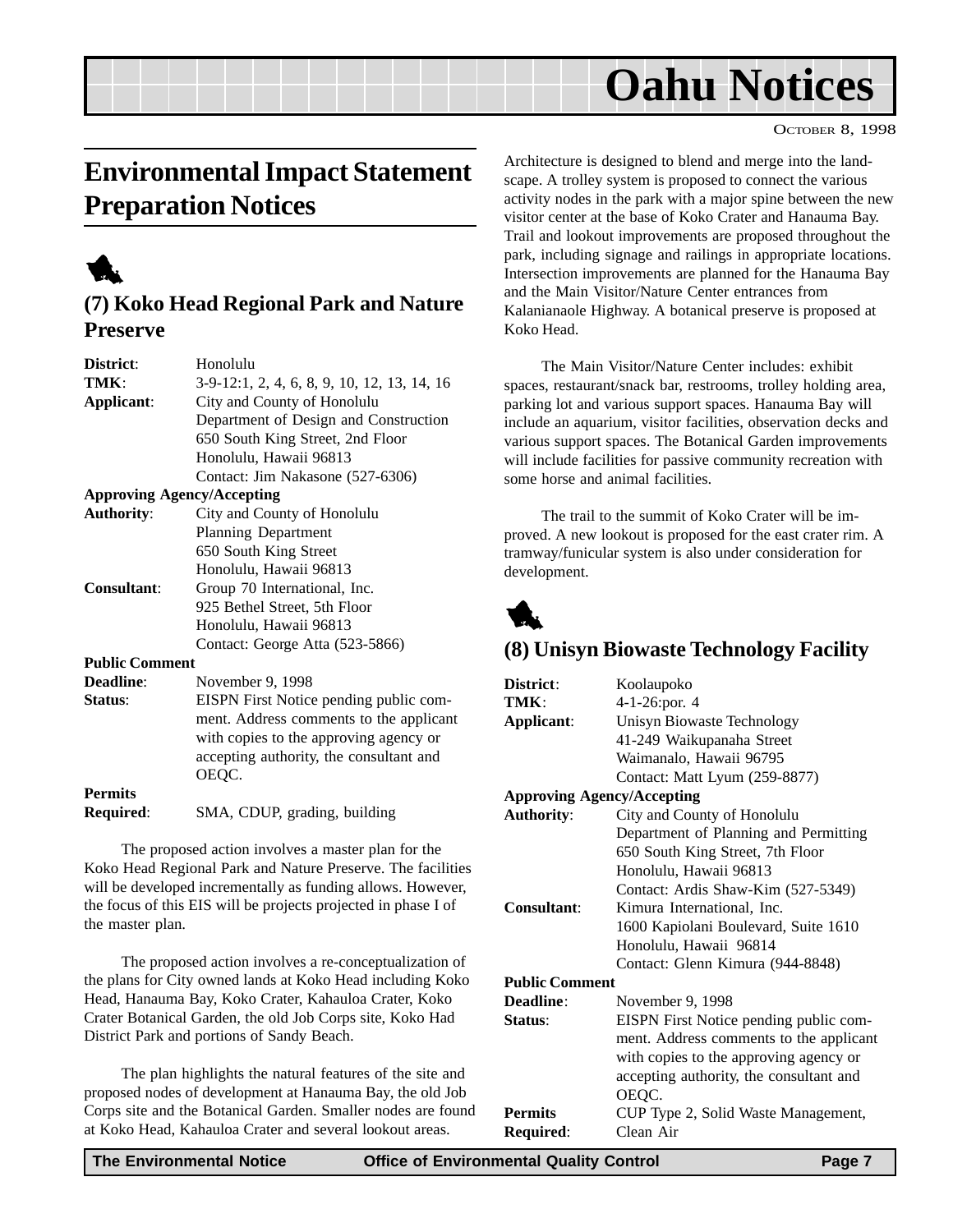#### <span id="page-7-0"></span>OCTOBER 8, 1998

A notice of a Draft Environmental Assessment (EA) for the Unisyn Biowaste Technology Facility was published in the April 8, 1997 Environmental Notice, with the Department of Land and Natural Resources (DLNR) as the accepting authority. The November 8, 1997 Environmental Notice announced that the DLNR was withdrawing the notice. The applicant is currently seeking a Conditional Use Permit, Type 2 for Major Composting from the City Department of Planning and Permitting (DPP). The DPP is circulating the previously prepared Draft EA as an EIS Preparation Notice.

Unisyn Biowaste Technology operates an organic waste processing facility on State-owned land in Waimanalo, Oahu. Although it subleases 21.25 acres from Meadow Gold Dairies, Inc., the area used for the composting operations encompasses approximately 14.5 acres.

Animal manure and wet organic wastes are treated through anaerobic digestion and converted to biogas, soil amendment, and liquid effluent. The biogas is used to supply power for the Unisyn operation. The soil amendment is mixed with chipped green waste for compost production. The effluent is discharged into the State Department of Agriculture's irrigation system and is also used on-site to provide moisture for the compost operation and for irrigation of landscaped areas.

In addition to the above operation, Unisyn also converts green waste from landscapers, farmers and tree trimmers into compost. Vegetative material is chipped in a grinder and mixed with fibrous screening from the anaerobic digester. This mixture is placed into aerated piles where microorganisms begin to decompose the material. After two months, the compost is moved to windrows and turned with a windrow turning device to provide aeration. The finished compost is used on-site or sold to farmers and landscapers.

## **National Environmental Policy Act (NEPA)**



**(9) Public Hearing Notice for Developing Home Port Facilities for Three NIMITZ-Class Nulcear-Powered Aircraft Carriers in Support of the U.S. Pacific Fleet (DEIS)**

Because of public interest in the DEIS, the Navy has extended the public review period approximately 30 days and rescheduled the public hearings from September to October.

Your comments should be postmarked on or before **November 12, 1998** (see, 63 F.R. 51905, September 29, 1998).

Public hearing on Oahu will be held on **October 22, 1998 at 7 p.m. at Makalapa Elementary School, Dining Room, 4435 Salt Lake Boulevard, Honolulu, Hawaii** (see, 63 F.R. 53025, October 2, 1998).

If there are any questions, please contact Mr. John Coon at (888) 482-6440.

## **Previously Published Projects Pending Public Comments**

#### **Draft Environmental Assessments**

|            | Alii Care Center (Special Management Area) |
|------------|--------------------------------------------|
| Applicant: | $\Delta$ lii Caro Inc                      |

| Applicant:            | Alii Care, Inc.                          |
|-----------------------|------------------------------------------|
|                       | 12515 Willows Road                       |
|                       | Kirkland, Washington                     |
|                       | Contact: William L. Brown (425-820-8800) |
|                       | <b>Approving Agency/Accepting</b>        |
| <b>Authority:</b>     | City and County of Honolulu              |
|                       | Department of Planning and Permitting    |
|                       | 650 South King Street, 7th Floor         |
|                       | Honolulu, Hawaii 96813                   |
|                       | Contact: Dana Teramoto (523-4648)        |
| <b>Public Comment</b> |                                          |
| <b>Deadline:</b>      | October 23, 1998                         |

#### 1 **Chinatown Sidewalk Improvements, King Street between River and Bethel**

| Applicant: | City and County of Honolulu           |
|------------|---------------------------------------|
|            | Department of Design and Construction |
|            | 650 South King Street, 2nd Floor      |
|            | Honolulu, Hawaii 96813                |
|            | Contact: Dennis Toyama (523-4756)     |
|            |                                       |

#### **Approving Agency/Accepting**

**Authority**: Same as above. **Public Comment Deadline**: October 23, 1998

#### 1 **Galleria Shopping Center**

| Applicant: | USPO Galleria, LLC                |
|------------|-----------------------------------|
|            | 335 Merchant Street, Suite 100    |
|            | Honolulu, Hawaii 96813            |
|            | Contact: Russell Allen (533-4450) |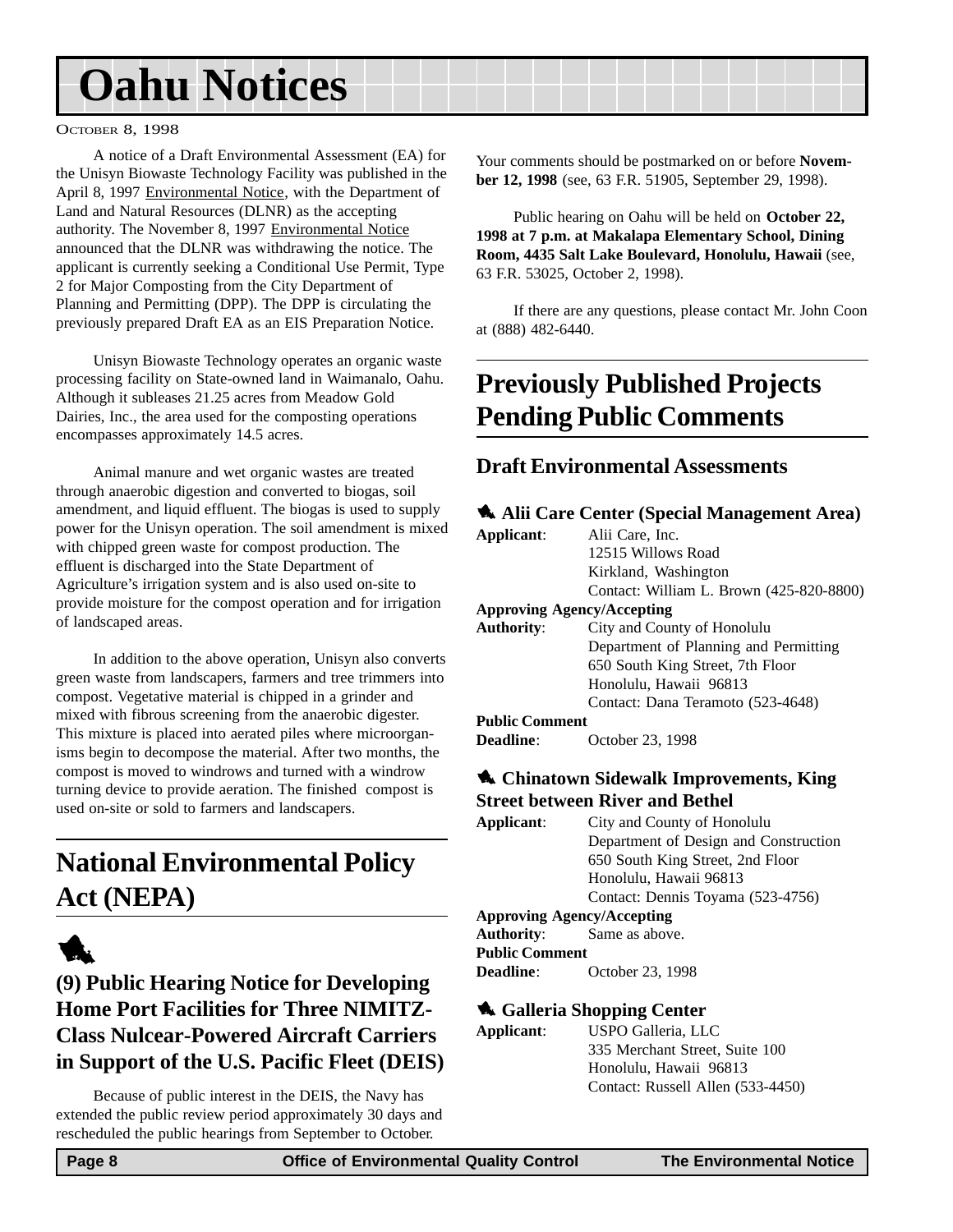<span id="page-8-0"></span>

#### **Approving Agency/Accepting**

**Authority**: City and County of Honolulu Department of Planning and Permitting 650 South King Street, 7th Floor Honolulu, Hawaii 96813 Contact: Art Challacombe (523-4107)

**Public Comment**

**Deadline**: October 23, 1998

#### 1 **Kawai Nui Marsh Management Plan**

**Applicant**: Department of Land and Natural Resources Land Division 1151 Punchbowl Street, Room 220 Honolulu, Hawaii 96813 Contact: Tom Eisen/Lauren Tanaka (587- 0386/587-0385)

#### **Approving Agency/Accepting**

**Authority**: Same as above. **Public Comment Deadline**: October 23, 1998

#### 1 **Keehi Small Boat Harbor Boating Pump-Out Facility**

**Applicant**: Department of Land and Natural Resources P.O. Box 373 Honolulu, Hawaii 96809 Contact: Hiram Young (587-0260) **Approving Agency/Accepting Authority**: Same as above. **Public Comment Deadline**: October 23, 1998

#### 1 **King Kalakaua Plaza, Phase II**

| Applicant:            | Kalakaua Southseas Owners, LLC        |
|-----------------------|---------------------------------------|
|                       | 2080 Kalakaua Avenue, #105            |
|                       | Honolulu, Hawaii 96815                |
|                       | <b>Approving Agency/Accepting</b>     |
| <b>Authority:</b>     | City and County of Honolulu           |
|                       | Department of Planning and Permitting |
|                       | 650 South King Street, 7th Floor      |
|                       | Honolulu, Hawaii 96813                |
|                       | Contact: Bonnie Arakawa (527-5837)    |
| <b>Public Comment</b> |                                       |
| <b>Deadline:</b>      | October 23, 1998                      |

#### **Environmental Impact Statement Preparation Notices**

#### 1 **Kailua-Kaneohe-Kahaluu Facilities Plan**

**Applicant**: City and County of Honolulu Department of Design and Construction 650 South King Street Honolulu, Hawaii 96813

OCTOBER 8, 1998

Contact: Carl Arakaki (523-4671)

#### **Approving Agency/Accepting**

**Authority**: City and County of Honolulu Planning Department 650 South King Street Honolulu, Hawaii 96813 Contact: Patrick Onishi (523-4713) **Public Comment**

**Deadline**: October 23, 1998

#### **Final Environmental Impact Statements**

#### 1 **Honolulu Block J Redevelopment Project**

**Applicant**: City and County of Honolulu Department of Community Services 715 South King Street, Suite 311 Honolulu, Hawaii 96813 Contact: Keith Ishida (527-5092) **Approving Agency/Accepting Authority**: City and County of Honolulu Planning Department 650 South King Street Honolulu, Hawaii 96813 Contact: Patrick Onishi (523-4713) **Status**: FEIS currently being reviewed by the Planning Department, City and County of Honolulu.

## **FEIS Acceptance Notices**

#### **1. East Kapolei Master Plan Development Project**

| Applicant:        | Housing Finance and Development Corpo-      |
|-------------------|---------------------------------------------|
|                   | ration                                      |
|                   | 677 Oueen Street, Suite 300                 |
|                   | Honolulu, Hawaii 96813                      |
|                   | Contact: Roy Oshiro (587-0640)              |
|                   | <b>Approving Agency/Accepting</b>           |
| <b>Authority:</b> | Governor, State of Hawaii                   |
|                   | c/o Office of Environmental Quality Control |
|                   | 235 South Beretania Street, Suite 702       |
|                   | Honolulu, Hawaii 96813                      |
| <b>Status:</b>    | FEIS accepted by the Governor, State of     |
|                   | Hawaii on September 23, 1998.               |
|                   |                                             |

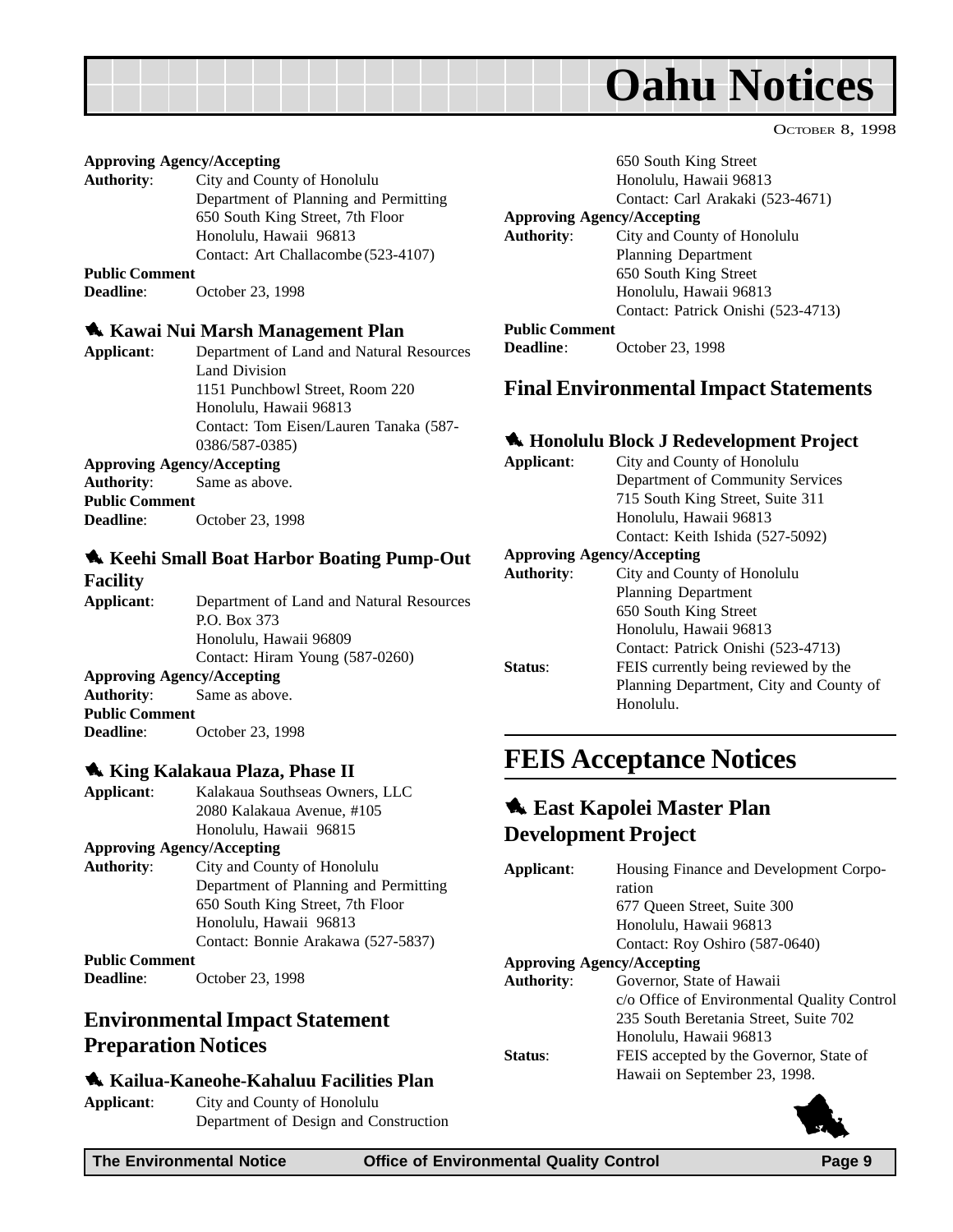## <span id="page-9-0"></span>**Maui Notices**

OCTOBER 8, 1998

## **Draft Environmental Assessments**

## $\blacklozenge$ **(1) Haleakala Broadcast Facility**

| District:  | Makawao                          |
|------------|----------------------------------|
| TMK:       | 2-2-07: por. 1 and 5             |
| Applicant: | University of Hawaii             |
|            | Institute for Astronomy          |
|            | 2680 Woodlawn Drive              |
|            | Honolulu, Hawaii 96822           |
|            | Contact: Mike Maberry (878-1215) |
|            |                                  |

**2**

#### **Approving Agency/Accepting**

| <b>Authority:</b>  | Same as above.                       |
|--------------------|--------------------------------------|
| <b>Consultant:</b> | KC Environmental Inc.                |
|                    | P.O. Box 1208                        |
|                    | Makawao, Hawaii 96768                |
|                    | Contact: Dr. Charlie Fein (573-1903) |

#### **Public Comment**

| <b>Deadline:</b> | November 9, 1998                         |
|------------------|------------------------------------------|
| Status:          | DEA First Notice pending public comment. |
|                  | Address comments to the applicant with   |
|                  | copies to the consultant and OEQC.       |
| <b>Permits</b>   | FAA air space, CDUP, wastewater, water,  |
| <b>Required:</b> | grading, grubbing, building permits      |

The summit area of Haleakala, Maui is one of the prime locations in the world for astronomical, space surveillance, and atmospheric observations. Haleakala Observatories (HO) is the high altitude observatory site just southwest of the summit area that has been set aside for scientific research. However, radio and television communication facilities have proliferated in the Haleakala summit area during the last few decades. These facilities are at various locations close to and even within HO, and they interfere with sensitive electronic instruments used by the scientific facilities. Specifically, the high-radiated power levels emitted from radio frequency transmitters in close proximity to HO result in extreme radio frequency interference (RFI) at the observatories.

The proposed project involves the relocation of the transmitters in the General Broadcasting Area atop Haleakala to a well-planned, consolidated site away from HO. The result of this relocation will reduce the RFI presently experienced at HO, so that on-going scientific research and future projects are not compromised.

This Environmental Assessment identifies four potential sites; Pohakea 3700 in the West Maui Mountains, The Saddle Area below the summit of Haleakala, Keonehunehune on Ulupalakua Ranch, and Kalepeamoa Pu'u, about one mile southwest of HO. Two of the four sites, Pohakea 3700 and the Saddle Area, were found to be unsuitable due to various technical deficiencies. Both Keonehunehune and Kalepeamoa were found to be technically feasible relocation sites. However Kalepeamoa is clearly the better of the two, with superior potential signal quality and overall coverage of general population areas. For this reason, Kalepeamoa Pu'u (Tax Map Key 2-2-07) has been chosen as the preferred site for the relocation of the broadcast transmitters. A broadcast facility at Kalepeamoa would not result in significant environmental impact and a Finding of No Significant Impact (FONSI) is anticipated for this proposed project.

**1**



## **(2) Kaheawa Pastures Windfarm (Zond Pacific)**

**District**: Lahaina **TMK** $\cdot$  4-8-01:08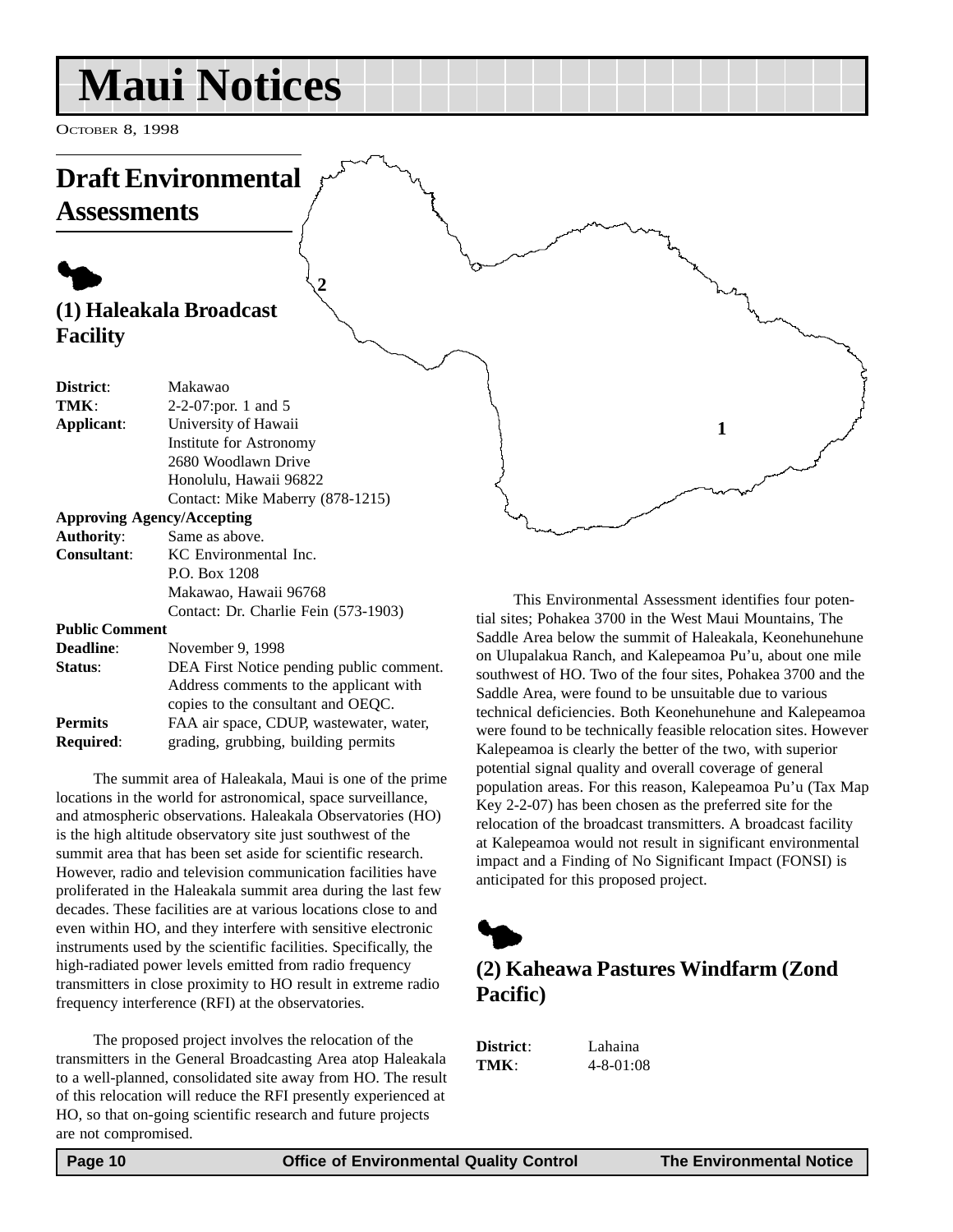## **Maui Notices**

OCTOBER 8, 1998

<span id="page-10-0"></span>

| Applicant:                        | Zond Pacific, Inc.                          |
|-----------------------------------|---------------------------------------------|
|                                   | 485 Waiale Drive                            |
|                                   | Wailuku, Hawaii 96793                       |
|                                   | Contact: Keith Avery (808-244-9389 or       |
|                                   | 800-605-1050)                               |
| <b>Approving Agency/Accepting</b> |                                             |
| <b>Authority:</b>                 | Department of Land and Natural Resources    |
|                                   | Land Division                               |
|                                   | $P.$ Box 621                                |
|                                   | Honolulu, Hawaii 96809                      |
|                                   | Contact: Lauren Tanaka (587-0385)           |
| Consultant:                       | WSB-Hawaii                                  |
|                                   | 46-040 Konanae Place, Ste. 3816             |
|                                   | Kaneohe, Hawaii 96744                       |
|                                   | Contact: Warren Bollmeier II (247-7753)     |
| <b>Public Comment</b>             |                                             |
| Deadline:                         | November 9, 1998                            |
| Status:                           | DEA First Notice pending public comment.    |
|                                   | Address comments to the applicant with      |
|                                   | copies to the approving agency or accepting |
|                                   | authority, the consultant and OEQC.         |
| <b>Permits</b>                    |                                             |
| Required:                         | CDUP, site construction                     |
|                                   |                                             |

The proposed construction and operation of a 20 megawatt windfarm located on state land will supply wind generated electricity to Maui Electric Company, Ltd. The project site is located at Kaheawa Pastures, Ukumehame, Maui.

The windfarm will be comprised of 27 Zond Z-48 wind turbines mounted on lattice towers approximately 164 feet in height and placed 400 feet apart in a single articulated row. Support facilities for the windfarm include a site facility building and an intrasite road network; electrical distribution network; new access road from the main highway to the lower end of the project site.

## **Previously Published Projects Pending Public Comments**

#### **Draft Environmental Assessments**

#### 3 **Hyatt Regency Maui Spa & Fitness Facility**

**Applicant:** Hyatt Regency Maui 200 Nohea Kai Drive Lahaina, Hawaii 96761 Contact: Michael Bissell (661-1234)

|                       | <b>Approving Agency/Accepting</b>     |
|-----------------------|---------------------------------------|
| <b>Authority:</b>     | County of Maui                        |
|                       | Maui Planning Commission              |
|                       | 250 South High Street                 |
|                       | Wailuku, Hawaii 96793                 |
|                       | Contact: Clayton Yoshida (243-7735)   |
| <b>Public Comment</b> |                                       |
| <b>Deadline</b> :     | October 23, 1998                      |
|                       |                                       |
|                       | • Iao Intermediate School Master Plan |
| Applicant:            | Department of Accounting and General  |
|                       | <b>Services</b>                       |
|                       | Division of Public Works              |
|                       | <b>P.O. Box 119</b>                   |
|                       | Honolulu, Hawaii 96810                |
|                       | Contact: Alan Yamanoha (586-0483)     |
|                       | <b>Approving Agency/Accepting</b>     |
| Authority:            | Same as above.                        |
| <b>Public Comment</b> |                                       |

 $\blacklozenge$ 

## **Environmental Council Seeks Public Input to Study Ocean Issues**

In recognition of the International Year of the Ocean, the Environmental Council's 1998 Report Card will focus on issues concerning Hawaii's ocean environment. The Council plans to concentrate on the following matters.

- 1. Fisheries Maintenance
- 2. Nearshore Pollution
- 3. Beach Erosion

**Deadline**: October 23, 1998

4. Coral Reef Health

The pubic is encouraged to participate in the Council's activities. Please submit any recommendations you may have for improving our ocean environment, data for ocean related indicators or any other ideas. For more information please contact OEQC's lead planner, Jeyan Thirugnanam, at 586-4185.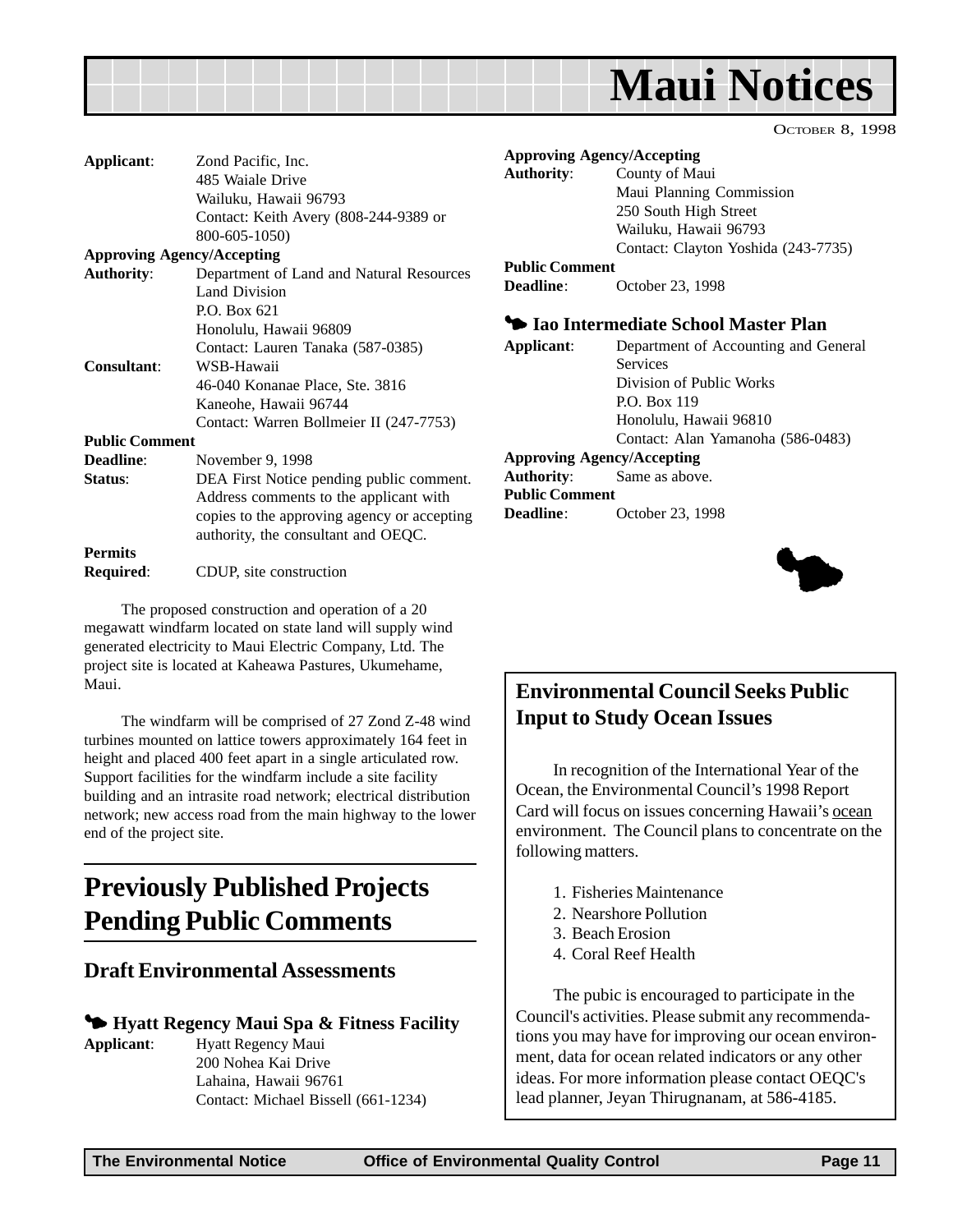## <span id="page-11-0"></span>**Hawaii Notices**

OCTOBER 8, 1998

## **Draft Environmental Assessments**

## $\blacktriangleright$ **(1) Paradise Drive Waterline**

| District:             | Puna                                     |
|-----------------------|------------------------------------------|
| TMK:                  | $1-5-41:235$ (por.)                      |
| Applicant:            | County of Hawaii                         |
|                       | Office of the Mayor                      |
|                       | 25 Aupuni Street                         |
|                       | Hilo, Hawaii 96720                       |
|                       | Contact: Norman Olesen (961-8565)        |
|                       | <b>Approving Agency/Accepting</b>        |
| <b>Authority:</b>     | Same as above.                           |
| <b>Consultant:</b>    | Ron Terry (982-5831)                     |
|                       | HC 2 Box 9575                            |
|                       | Keaau, Hawaii 96749                      |
| <b>Public Comment</b> |                                          |
| <b>Deadline:</b>      | November 9, 1998                         |
| Status:               | DEA First Notice pending public comment. |
|                       | Address comments to the applicant with   |
|                       | copies to the consultant and OEOC.       |

**Permits**

**Required:** Building, grubbing, and grading

The County of Hawaii proposes to spend approximately \$1.0 million dollars to extend a 12-inch waterline approximately 1.5 miles within a specially created easement on the southeast side of the right-of-way of Paradise Drive in Hawaiian Paradise Park, from State Highway 130 to the fire station on 21st Street. Paradise Drive is a private road owned and maintained by the lot owners of Hawaiian Paradise Park subdivision. The purposes of installing the waterline are: to improve fire protection services in Paradise Park by supplying water to the fire station and installing fire hydrants along the 1.5 mile stretch of Paradise Drive; and to provide a further step in the orderly expansion of County water service in Puna by allowing adjacent lot owners to connect to the line in conformance with Department of Water Supply (DWS) conditions. Landclearing and construction activities will produce short-term impacts to noise, air quality, traffic, access and scenery that will be mitigated by adhering to Best Management Practices and scheduling construction to avoid traffic. No sensitive biological, hydrological or historic site resources are present and no adverse long-term impacts are expected to result from the project. Long term beneficial



impacts include improved fire protection and water service for residents of Hawaiian Paradise Park.

## $\blacktriangleright$ **(2) Upolu Airport Master Plan**

| District:                         | North Kohala                               |  |
|-----------------------------------|--------------------------------------------|--|
| TMK:                              | 5-5-06:7, 31, por. 3 and 9; 5-5-07: por. 2 |  |
| Applicant:                        | Department of Transportation               |  |
|                                   | <b>Airports Division</b>                   |  |
|                                   | 400 Rodgers Boulevard, Suite 700           |  |
|                                   | Honolulu, Hawaii 96819                     |  |
|                                   | Contact: Jerry Matsuda (838-8600)          |  |
| <b>Approving Agency/Accepting</b> |                                            |  |
| <b>Authority:</b>                 | Same as above.                             |  |
| <b>Consultant:</b>                | <b>Belt Collins Hawaii</b>                 |  |
|                                   | 680 Ala Moana Boulevard, Suite 100         |  |
|                                   | Honolulu, Hawaii 96813                     |  |
|                                   | Contact: Lee Sichter (521-5361)            |  |
| <b>Public Comment</b>             |                                            |  |
| <b>Deadline:</b>                  | November 9, 1998                           |  |
| Status:                           | DEA First Notice pending public comment.   |  |
|                                   | Address comments to the applicant with     |  |
|                                   | copies to the consultant and OEQC. The     |  |
|                                   | DEA is also NEPA document for FAA.         |  |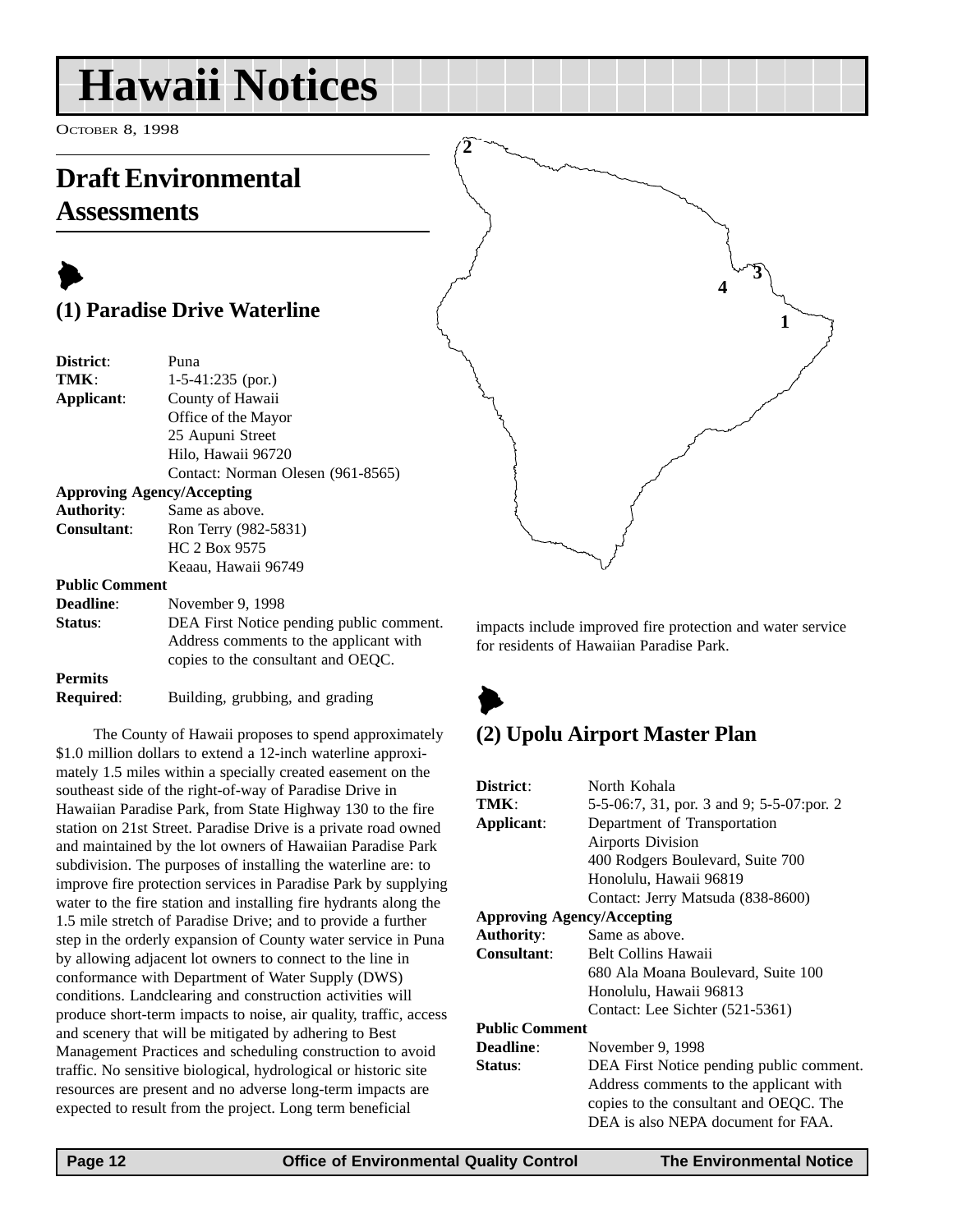## **Hawaii Notices**

OCTOBER 8, 1998

#### <span id="page-12-0"></span>**Permits**

**Required**: SMA, building, CDUP

The EA assesses the potential impacts of airport improvements recommended by the 1998 Upolu Airport Master Plan for implementation through the year 2020 planning period as demand warrants and as financing becomes available. However, for the purposes of the EA, it is assumed the following improvements will be implemented within the next five years.

#### **Land Acquisition**

- approximately 14.3 acres of property abutting the east end of the Airport to provide the Airport with full control over the Runway Protection Zone (RPZ);

- approximately 3 acres of property abutting the south side of the Airport to reserve space for a new passenger terminal building, if needed (no construction is proposed at this time);

- possible acquisition of additional right-of-way along the Airport access road (State Highway 271);

#### **New Construction**

- 25-foot wide paved taxiway parallel to the existing runway with appurtenant facilities including paved entry/exit taxiways and lighting;

- 1,000 square-foot maintenance building;

- two T-hangars;

- addition of a new lane to Airport Access Road (State Highway 271);

- 750-gallon wastewater collection system for each of the new buildings;

- extension of potable water lines to service the new buildings;

- a 30,000 gallon water tank for fire fighting;

- possible grading of a small area of ground within the eastern RPZ because its elevation presently penetrates the runway approach surface;

Proposed Relocation of Existing Facilities

- relocation of the existing segmented circle, wind cone, and portions of the perimeter fence;

- closure and/or relocation of existing jeep trails crossing the east and west ends of the Airport property;

- reorientation of two aircraft tiedowns;

#### Proposed New Equipment

- a new emergency electrical generator and upgrading of electrical panels;

- new markings for the existing runway, new taxiway, and new parking apron.

## $\blacktriangleright$

### **(3) Wailuku Riverfront Park**

| District:                         | South Hilo                               |  |
|-----------------------------------|------------------------------------------|--|
| TMK:                              | $2-3-4$ , 12 (no parcel number)          |  |
| Applicant:                        | County of Hawaii                         |  |
|                                   | Department of Parks and Recreation       |  |
|                                   | 25 Aupuni Street                         |  |
|                                   | Hilo, Hawaii 96720                       |  |
|                                   | Contact: Glen Miyao (961-8311)           |  |
| <b>Approving Agency/Accepting</b> |                                          |  |
| <b>Authority:</b>                 | Same as above.                           |  |
| <b>Consultant:</b>                | Ron Terry (982-5831)                     |  |
|                                   | HC 2 Box 9575                            |  |
|                                   | Keaau, Hawaii 96749                      |  |
| <b>Public Comment</b>             |                                          |  |
| <b>Deadline:</b>                  | November 9, 1998                         |  |
| Status:                           | DEA First Notice pending public comment. |  |
|                                   | Address comments to the applicant with   |  |
|                                   | copies to the consultant and OEQC. Also  |  |
|                                   | NEPA document for HUD.                   |  |
| <b>Permits</b>                    | Building, grubbing, grading, SMA, shore  |  |
| Required:                         | line setback variance, CDUP              |  |

The County of Hawaii proposes to spend \$286,000 in federal funds (U.S. Department of Housing and Urban Development) for design and construction of a park on the southeast bank of the Wailuku River, between Kamehameha Avenue and Wainaku Street, in Hilo. The riverfront park would take advantage of the striking views of the Wailuku River and provide open recreational space for County residents and visitors. Improvements would include: clearing of vegetation that obscures views of the river (except for several large and scenic trees); landscaping with grass and native shrubs and herbs, along with trees such as palms that will not obscure views as they grow; sidewalks and protective railings; picnic tables; and one or more small platforms that will be on the edge of or cantilevered over the slope of the river to provide a location for viewing, resting and fishing. Two variations of the proposed project are under consideration. The Wailuku Drive Closure Alternative would block Wailuku Drive in front of the Hilo Armory, providing open, pedestrian park space connecting the park to the Armory. The two alleyways and associated parking lots at either end of the Hilo Armory would remain open. Approximately 17 parking spaces would be lost. The Wailuku Drive As-Is Alternative would allow the street to remain open, but would not provide an open park space connecting the Armory to the park. The overall purpose of the project is promote the public enjoyment of the impressive cultural and natural resources of the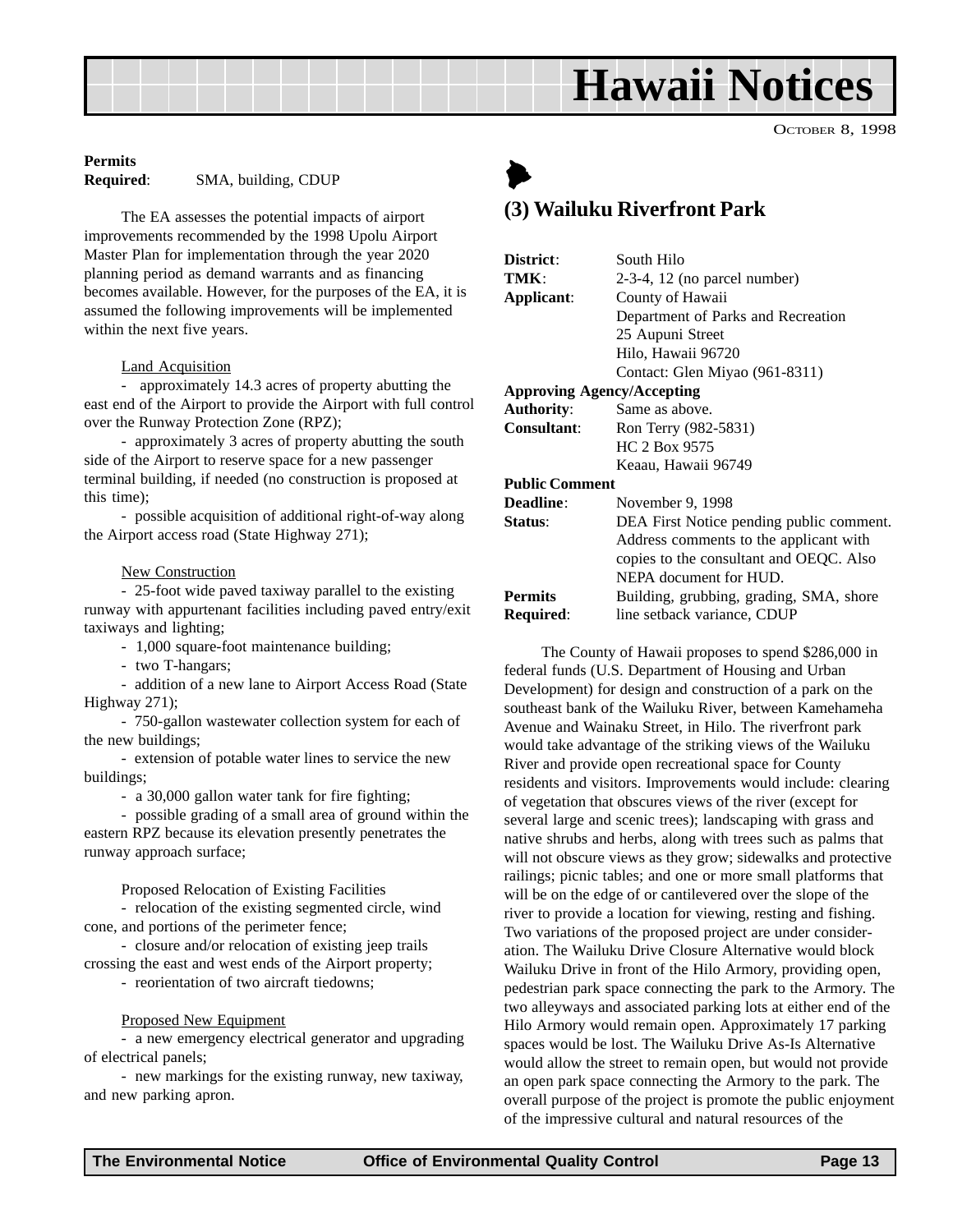## <span id="page-13-0"></span>**Hawaii Notices**

#### OCTOBER 8, 1998

Wailuku Riverfront, and to link them in a harmonious whole with the other resources of Hilo's downtown bayfront.

## **Final Environmental Assessments/Findings of No Significant Impacts (FONSI)**

## $\blacktriangleright$

### **(4) Kaumana Homesteads Easements**

| <b>District:</b>                  | South Hilo                               |  |
|-----------------------------------|------------------------------------------|--|
| TMK:                              | $2-5-44$ : por. 1; $2-5-45$ : por. 1     |  |
| Applicant:                        | Richard M. Towill                        |  |
|                                   | c/o 420 Waiakamilo Road, Suite 411       |  |
|                                   | Honolulu, Hawaii 96817-4941              |  |
| <b>Approving Agency/Accepting</b> |                                          |  |
| <b>Authority:</b>                 | Department of Land and Natural Resources |  |
|                                   | Division of Land Management              |  |
|                                   | P.O. Box 936                             |  |
|                                   | Hilo, Hawaii 96721                       |  |
|                                   | Contact: Charlene Unoki (974-6203)       |  |
| Consultant:                       | R.M. Towill Corporation                  |  |
|                                   | 420 Waiakamilo Road, Suite 411           |  |
|                                   | Honolulu, Hawaii 96817-4941              |  |
|                                   | Contact: Colette Sakoda (842-1133)       |  |
| <b>Public Challenge</b>           |                                          |  |
| Deadline:                         | November 9, 1998                         |  |
| <b>Status:</b>                    | FEA/FONSI issued, project may proceed.   |  |
| <b>Permits</b>                    |                                          |  |
|                                   |                                          |  |

**Required**: Change of zone approval

Mr. Richard M. Towill and Orlando H. Lyman Trust, land owners, are seeking a purchase of easements in order to improve access to their property. The property currently has access via Hapuu Road through Kaumana Drive. The existing access road does not meet the County standards for the roadway. The purpose of the purchase of easements is to facilitate an adequate access for the proposed future development.

The landowners of the properties are planning the subdivision and development of the proposed site into small scale agricultural lots for sale. The project will require an acquisition of easements for widening of Hapuu Road to 'fifty (50) feet' in order to meet State and County standards. A large block of the land to the west of Hapuu Road is vacant and owned by the state. Therefore, the property owner has requested state land acquisition of approximately 3,650

square feet along the existing Hapuu Road easement and approximately 4,200 square feet for a future access. The plan for the subdivision is still preliminary, and time frame for the proposed development has not yet been determined.

The proposed homestead will consist of one acre or larger lots. The density allowed in the homestead will be limited to a single-family dwelling per lot. The first phase of the future development only involves forty (40) acres of the land at the northeastern portion of the property. The individual lots within the property will be sold after necessary improvements are in place. A plan for the second phase is only at the preliminary stage, and its scope and time frame for the development has yet to be determined.

## **Previously Published Projects Pending Public Comments**

#### **Draft Environmental Assessments**

#### 6 **Komohana Street/Alenaio Stream Improvements**

**Applicant**: County of Hawaii Department of Public Works 25 Aupuni Street Hilo, Hawaii 96720 Contact: Paul Nash (961-8321) **Approving Agency/Accepting Authority**: Same as above.

**Public Comment Deadline**: October 23, 1998

## **FEIS Acceptance Notices**

### 6 **Kealakehe Parkway From Mamalahoa Highway to Queen Kaahumanu Highway**

| Applicant:                        | Department of Transportation                |
|-----------------------------------|---------------------------------------------|
|                                   | <b>Highways Division</b>                    |
|                                   | 600 Kapiolani Boulevard, Suite 304          |
|                                   | Honolulu, Hawaii 96813                      |
|                                   | Contact: Ronald Tsuzuki (587-1830)          |
| <b>Approving Agency/Accepting</b> |                                             |
| <b>Authority:</b>                 | Governor, State of Hawaii                   |
|                                   | c/o Office of Environmental Quality Control |
|                                   | 235 South Beretania Street, Suite 702       |
|                                   | Honolulu, Hawaii 96813                      |
| Status:                           | FEIS accepted by the Governor, State of     |
|                                   | Hawaii on September 24, 1998.               |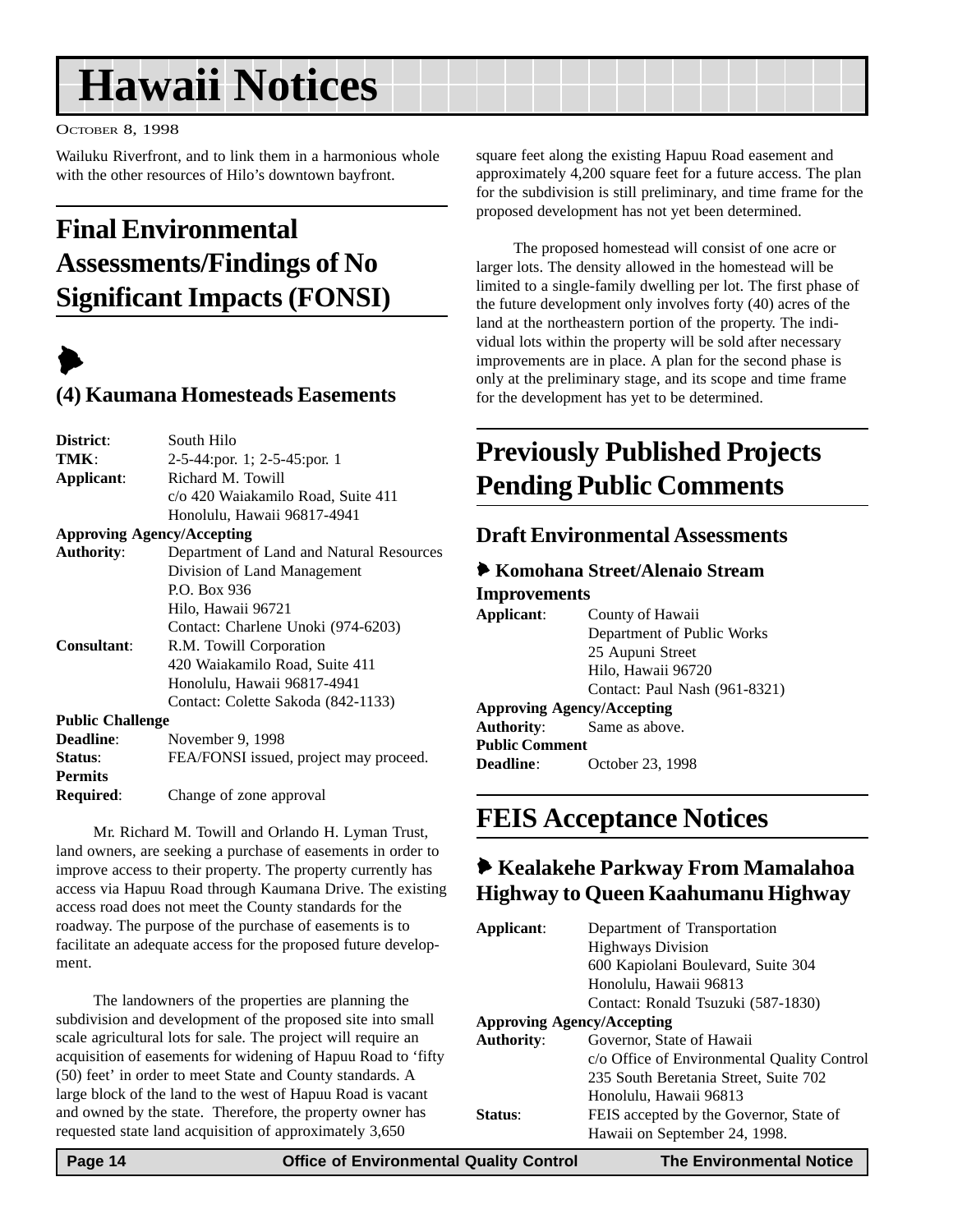## **Kauai Notices**

OCTOBER 8, 1998

## <span id="page-14-0"></span>**Final Environmental Assessments/Findings of No Significant Impacts (FONSI)**

## $\bullet$

### **(1) Waimea-Kekaha Water System**

| District:               | Waimea                                 |  |
|-------------------------|----------------------------------------|--|
| TMK:                    | $1 - 2 - 02:1$                         |  |
| Applicant:              | County of Kauai, Housing Agency        |  |
|                         | 4193 Hardy Street                      |  |
|                         | Lihue, Hawaii 96766                    |  |
|                         | Contact: Dennis Alkire (241-6814)      |  |
|                         | <b>Approving Agency/Accepting</b>      |  |
| <b>Authority:</b>       | Same as above.                         |  |
| Consultant:             | Akinaka & Associates, Ltd.             |  |
|                         | 250 North Beretania Street, Suite 300  |  |
|                         | Honolulu, Hawaii 96817-4716            |  |
|                         | Contact: Henry Morita (536-7721)       |  |
| <b>Public Challenge</b> |                                        |  |
| <b>Deadline:</b>        | November 9, 1998                       |  |
| Status:                 | FEA/FONSI issued, project may proceed. |  |
| <b>Permits</b>          |                                        |  |
|                         |                                        |  |

**Required**: Well construct permit; CWRM use permit

The Waimea-Kekaha Water System service area contains 500 to 750 existing housing units in Waimea and Kekaha Towns. The service area is relatively large and includes residences, Waimea High School, Waimea Intermediate School, commercial districts in Waimea and Kekaha and the resort area called Waimea Plantation Cottages.

The proposed project consists of drilling and testing an exploratory well located in Kekaha, Kauai. Site grading, drainage control and erosion mitigation features will be included in the project. The well will be tested to determine its potential to service consumers within the Waimea-Kekaha Water System. Should the testing be successful (quality and quantity), the well can be developed and integrated into the existing Kauai Department of Water network.

The exploratory well will be drilled on State lands leased to Kekaha Sugar Company (TMK: (4)1-2-02:1) in Kapilimao Valley. The site is in close proximity to and accessible from a canefield road. Ground elevations range from 150 to 160 feet (MSL). Well depth will be approximately 195' with final depth determined by the results of drilling and testing. It is likely that a well located in

Kapilimao Valley would not be sensitive to over-pumping and likely could be pumped at a rate of 500-700 gpm. The new well will be installed with solid well casing to sea level and grouted to the land surface. Perforated casing will be placed from elevation - 15 MSL but not extending beyond -45' MSL.

## **Previously Published Projects Pending Public Comments**

#### **Draft Environmental Assessments**

#### 7 **Yellin Residence**

**1**

| Applicant:                        | Jackie Yellin<br>c/o Michael Belles, Esq.<br>Belles Graham Proudfoot & Wilson<br>4334 Rice Street, Suite 202 |
|-----------------------------------|--------------------------------------------------------------------------------------------------------------|
|                                   | Lihue, Hawaii 96766                                                                                          |
|                                   | Contact: Michael Belles (245-4705)                                                                           |
| <b>Approving Agency/Accepting</b> |                                                                                                              |
| <b>Authority:</b>                 | Department of Land and Natural Resources                                                                     |
|                                   | Land Division                                                                                                |
|                                   | 1151 Punchbowl Street, Room 220                                                                              |
|                                   | Honolulu, Hawaii 96813                                                                                       |
|                                   | Contact: Tom Eisen (587-0386)                                                                                |
| <b>Public Comment</b>             |                                                                                                              |
| Deadline:                         | October 23, 1998                                                                                             |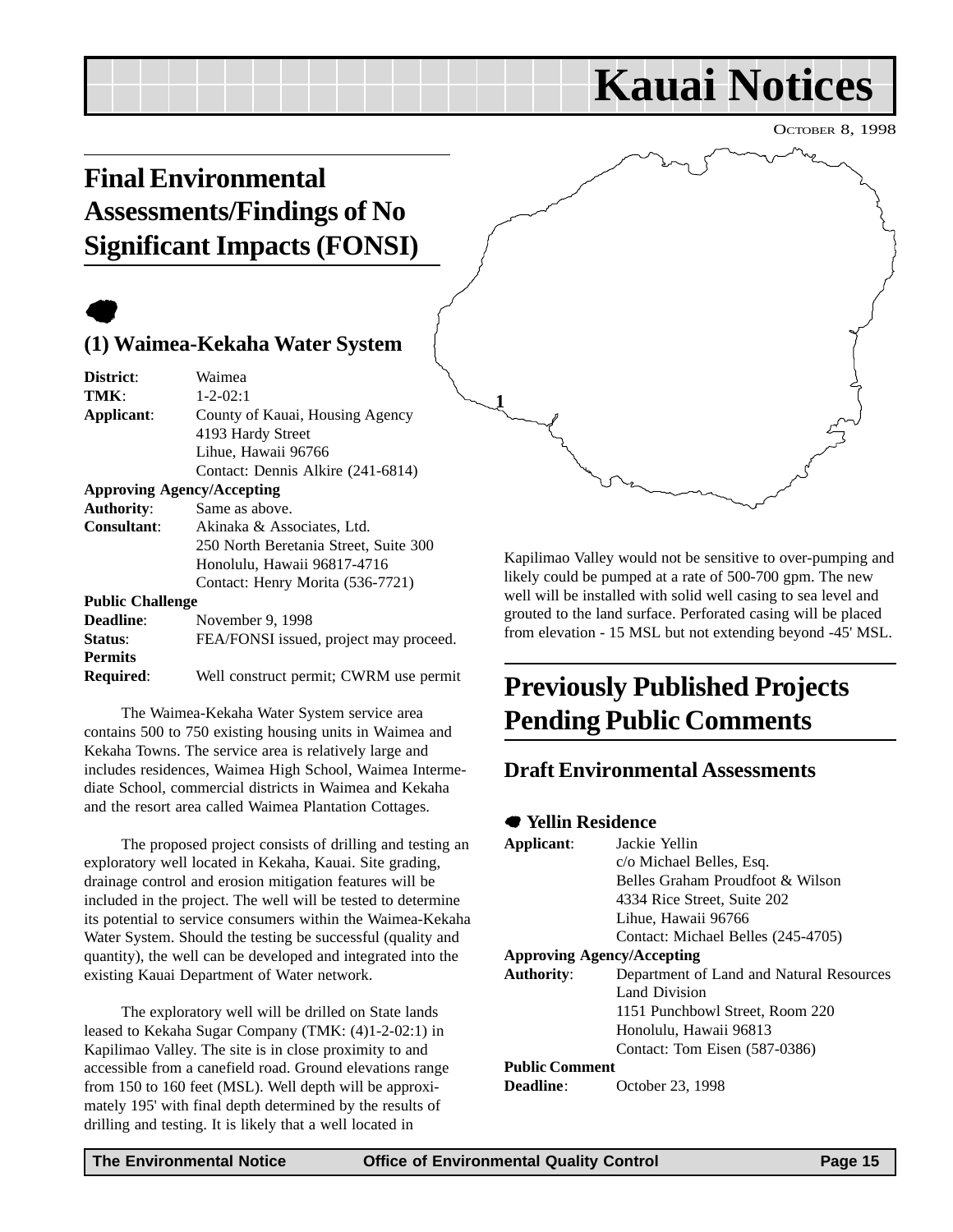## **Shoreline Notices**

OCTOBER 8, 1998

### **Shoreline Certification Applications**

Pursuant to § 13 -222-12, HAR the following shoreline certification applications are available for inspection at the DLNR District Land Offices on Kauai, Hawaii and Maui and at Room 220, 1151 Punchbowl St., Honolulu, Oahu (Tel: 587-0414). All comments shall be submitted in writing to the State Land Surveyor, 1151 Punchbowl Street, Room 210, Honolulu, HI 96813 and postmarked no later than fifteen (15) calendar days from the date of the public notice of the application.

| Case<br>No. | Date<br>Received | Location                                                                                                                                                     | Applicant                                                                                                                       | Tax Map<br>Key                     |
|-------------|------------------|--------------------------------------------------------------------------------------------------------------------------------------------------------------|---------------------------------------------------------------------------------------------------------------------------------|------------------------------------|
| OA-128      | 09/21/98         | Lot 179, Ld Ct App 109,<br>Kaunala, Koolauloa, Oahu (58-<br>009 Makanale Street)                                                                             | Walter P. Thompson, Inc.<br>for William Fleischer                                                                               | $5 - 8 - 03:10$                    |
| $0A - 688$  | 09/10/98         | Pokai Bay Beach Park, Waianae<br>Kai, Waianae, Oahu (37 Waianae<br>Valley Road)                                                                              | City & County of<br>Honolulu, Dept of Design<br>& Construction for City &<br>County of Honolulu, Dept.<br>of Parks & Recreation | $8 - 5 - 01:08$                    |
| $0A - 689$  | 09/16/98         | Lot 25-A as shown on Map 9, Ld<br>Ct App 1059, Kaalawai,<br>Kapahulu, Honolulu, Oahu (4240<br>Kaikoo Place)                                                  | R. M. Towill Corporation<br>for Lynn Foster                                                                                     | $3 - 1 - 41:21$                    |
| $0A - 690$  | 09/22/98         | Lot 941, Ld Ct App 941 (Map<br>120), Ewa, Oahu (91-749 Oneula<br>Place)                                                                                      | Towill Shigeoka &<br>Associates, Inc. for<br>Seichi & Takako Endo                                                               | $9 - 1 - 25:7$                     |
| $MA - 092$  | 09/18/98         | Por of RP 7447, LCAw 3237, Part<br>2 to Hewahewa, Kaonoulu<br>(Kihei), Maui (588 & 596 South<br>Kihei Road)                                                  | Warren S. Unemori,<br>Engineering, Inc. for<br>Maui Lu Hotel Corporation                                                        | $3 - 9 - 01:83$<br>$\frac{120}{ }$ |
| $MA - 1.39$ | 09/10/98         | Por of Deed: Bd of Education to<br>Trustee of Oahu College, dtd<br>January 30, 1860, Bk 12, Pages<br>400-403, Kuau, Paia, Maui (Hana<br>Highway, Paia, Maui) | Akamai Land Surveying,<br>Inc. for $A \& B$<br>Properties, Inc.                                                                 | $2 - 5 - 04:24$                    |

### **Shoreline Certifications and Rejections**

Pursuant to §13-222-26, HAR the following shorelines have been certified or rejected by the DLNR. A person may appeal a certification or rejection to the BLNR, 1151 Punchbowl Street, Room 220, Honolulu, M 96813, by requesting in writing a contested case hearing no later than twenty (20) calendar days from the date of public notice of certification or rejection.

| Case<br>No. | Date<br>Cert/Rej      | Location                                                                                                          | Applicant                                                    | Tax Map<br>Key               |
|-------------|-----------------------|-------------------------------------------------------------------------------------------------------------------|--------------------------------------------------------------|------------------------------|
| OA-687      | Certified<br>09/29/98 | Lots 1012 & 1013, Ld Ct App<br>677 (Map 227), Kailua and<br>Kaneohe, Koolaupoko, Oahu (148<br>& 149 Kaimoani Way) | Towill, Shiqeoka &<br>Associates, Inc for James<br>C. Castle | $4 - 3 - 83:3$<br>$\delta$ 4 |
| MA-197      | Certified<br>07/09/98 | Lot 35, Kuau Sunset Beach<br>Lots, File Plan 302, Makawao,<br>Kula, Maui (55 Aleiki Place)                        | Akamai Land Surveying,<br>Inc. for Alan Kido                 | $2 - 6 - 11:11$              |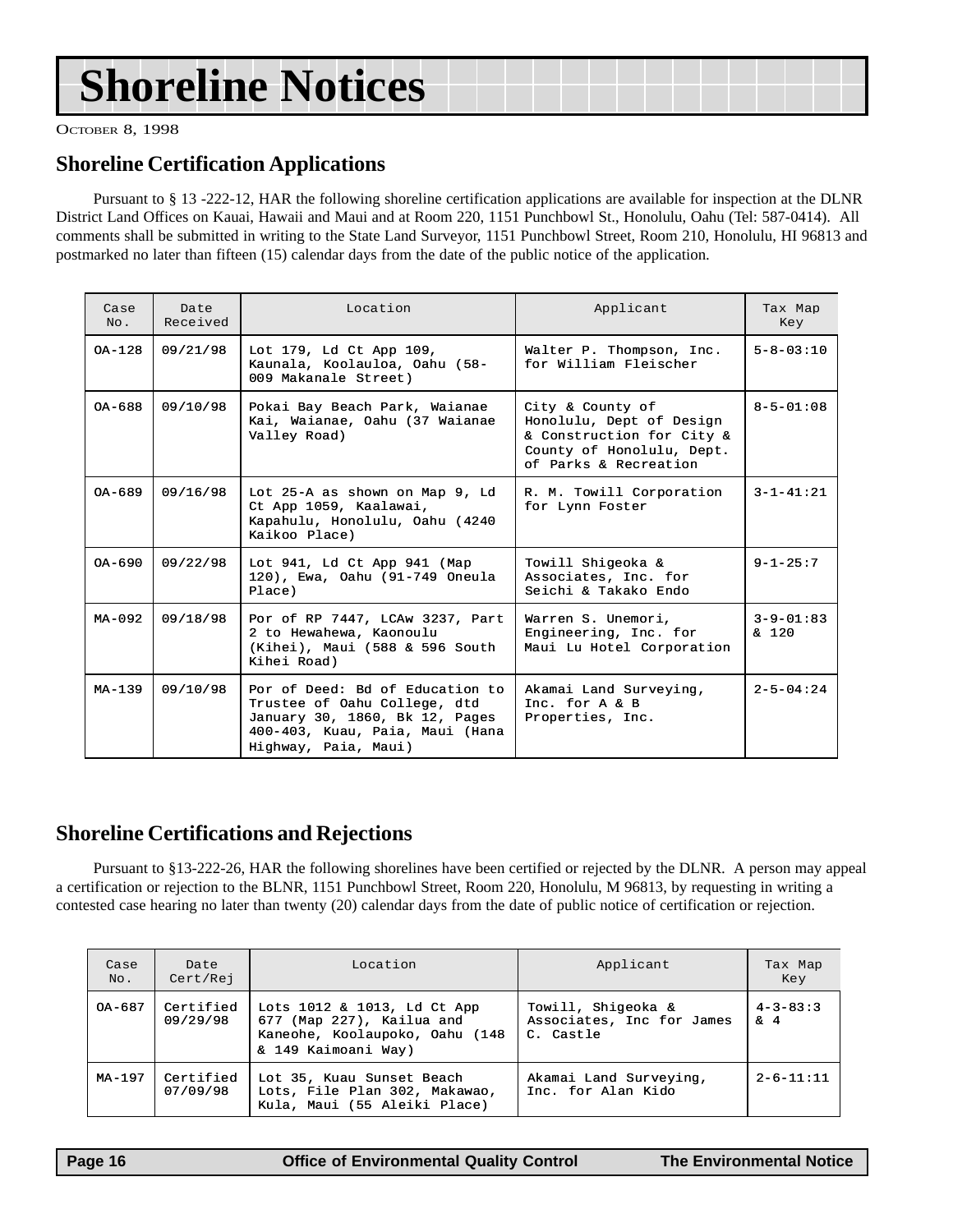## **Pollution Control Permits**

OCTOBER 8, 1998

### <span id="page-16-0"></span>**Department of Health Permits**

The following is a list of some pollution control permits currently being reviewed by the State Department of Health. For more information about any of the listed permits, please contact the appropriate branch or office of the Environmental Management Division at 919 Ala Moana Boulevard, Honolulu.

| Branch &<br>Permit Type                    | Applicant &<br>Permit Number                                                        | Project Location                                                                                                          | Pertinent<br>Dates           | Proposed Use                                                                                                     |
|--------------------------------------------|-------------------------------------------------------------------------------------|---------------------------------------------------------------------------------------------------------------------------|------------------------------|------------------------------------------------------------------------------------------------------------------|
| CAB, 586-<br>4200,<br>Noncovered<br>Source | Leahi Hospital, #<br>$0414 - 01 - N$                                                | 3675 Kilauea Avenue,<br>Honolulu, Oahu                                                                                    | Issued:<br>9/15/98           | Three (3) 3.36<br>MMBtu/hr Boilers                                                                               |
| CAB,<br>Noncovered<br>Source               | Grace Pacific<br>Corporation, #<br>$0059 - 02 - NT$                                 | Located at Various<br>Temporary Sites<br>Initial Location: 91-<br>341 Hanua Street,<br>Barber's Point, Ewa<br>Beach, Oahu | Issued:<br>9/15/98           | 150 TPH Screening<br>Plant                                                                                       |
| CAB,<br>Noncovered<br>Source               | U.S. DOE, Sandia<br>National<br>Laboratories, #<br>$0429 - 01 - N$                  | Kauai Test Facility,<br>Pacific Missle Range<br>Facility, Barking<br>Sands, Waimea, Kauai                                 | Issued:<br>9/15/98           | Two (2) 300 kW<br>Diesel Engine<br>Generators                                                                    |
| CAB,<br>Noncovered<br>Source               | U.S. Navy, Joint<br>Intelligence<br>Center of the<br>Pacific, $\#$ 0426-<br>$01-N$  | Camp H.M. Smith,<br>Building 20, Honolulu,<br>0ahu                                                                        | Issued:<br>9/16/98           | $1,000$ lbs/hr Type<br>O Waste<br>Incenerator                                                                    |
| CAB,<br>Covered<br>Source                  | Chevron U.S.A.<br>Products Company,<br># 0082-101-C                                 | 933 North Nimitz<br>Highway, Honolulu,<br>0ahu                                                                            | Issued:<br>9/16/98           | Petroleum Load<br>Rack with Vapor<br>Recovery System                                                             |
| CAB,<br>Covered<br>Source                  | Kauai Aggregates,<br>$# 0332 - 01 - C$                                              | Halewili Road, Eleele,<br>Kauai                                                                                           | Issued:<br>9/18/98           | 320 TPH Portable<br>Stone Quarrying<br>and Processing<br>Plant.                                                  |
| CAB,<br>Noncovered<br>Source               | Meadow Gold<br>Dairies, Inc., #<br>$0403 - 01 - N$                                  | Hilo Milk Plant 11,<br>Railroad Avenue, Hilo,<br>Hawaii                                                                   | Issued:<br>9/24/98           | One (1) 80 HP<br>Cleaver-Brooks<br>Boiler                                                                        |
| CAB,<br>Covered<br>Source                  | Chevron USA<br>Products Company,<br>$# 0088 - 01 - C$                               | 91-480 Malakole<br>Street, Kapolei, Oahu                                                                                  | Comments<br>Due:<br>10/30/98 | Hawaii Refinery                                                                                                  |
| CAB,<br>Noncovered<br>Source               | Island Petroleum,<br>$Inc. , # 0410-01-N$                                           | Beach Place and Wharf<br>Road, Kaunakakai,<br>Molokai                                                                     | Issued:<br>9/29/98           | Mauka Terminal:<br>Tank Nos. 1 and 2<br>with Loading Rack<br>Makai Terminal:<br>Tank No. 5M with<br>Loading Rack |
| CAB,<br>Noncovered<br>Source               | Allwaste of<br>Hawaii, Ltd.;<br>Philip Services<br>Coporation, #<br>$0083 - 01 - N$ | 91-410 Komohana<br>Street, Kapolei, Oahu                                                                                  | Issued:<br>9/29/98           | Equipment for Oil<br>Recycling Plant                                                                             |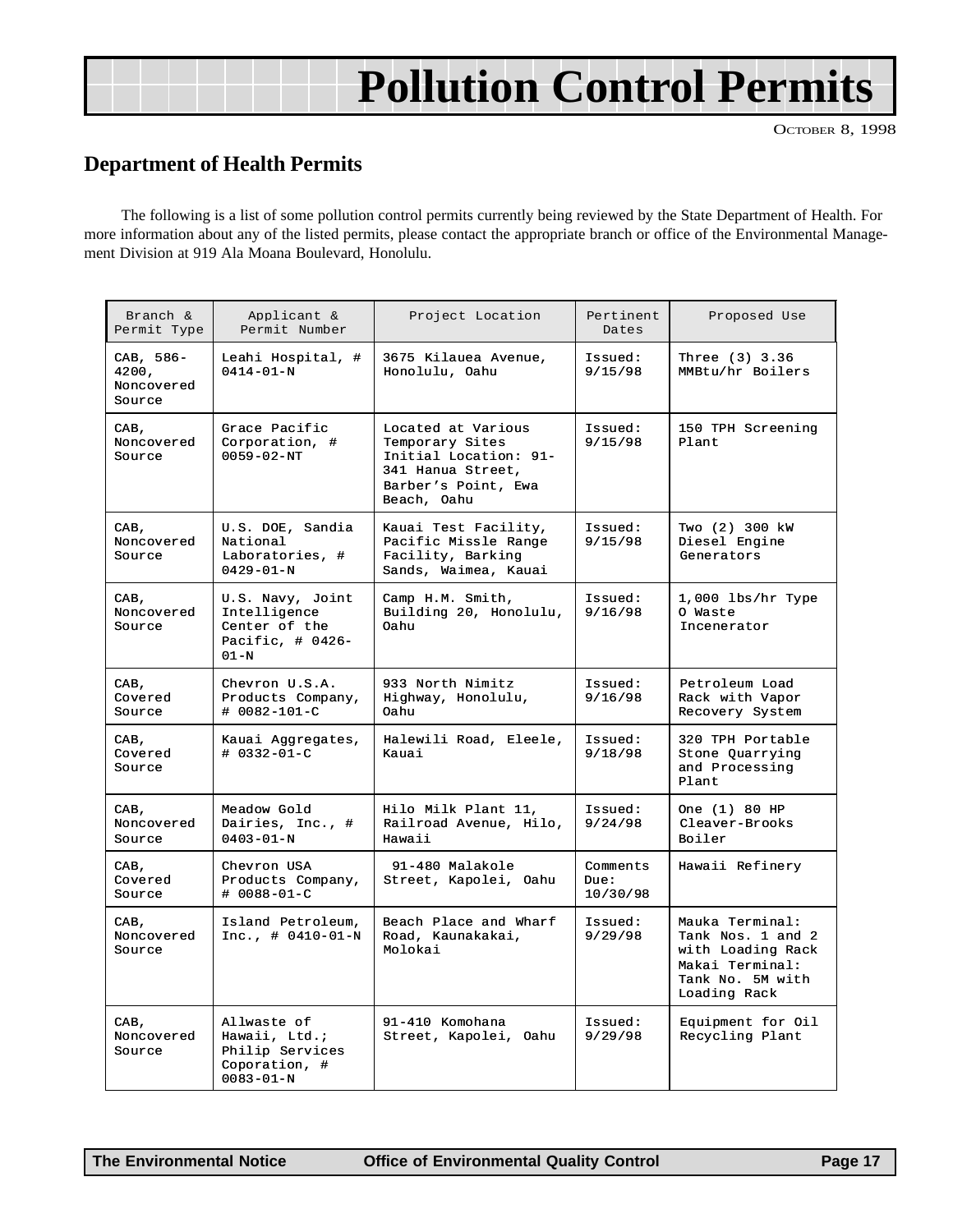## <span id="page-17-0"></span>**Coastal Zone News**

OCTOBER 8, 1998

### **Federal Consistency Reviews**

The Hawaii Coastal Zone Management (CZM) Program has received the following federal actions to review for consistency with the CZM objectives and policies in Chapter 205A, Hawaii Revised Statutes. This public notice is being provided in accordance with section 306(d)(14) of the National Coastal Zone Management Act of 1972, as amended. For more information, please call John Nakagawa with the Hawaii CZM Program at 587-2878. Federally mandated deadlines require that comments be received by the date specified for each CZM consistency review and can be mailed to:

Bradley J. Mossman, Director Office of Planning Dept. of Business, Economic Development and Tourism P.O. Box 2359 Honolulu, Hawaii 96804 Or, fax comments to the CZM Program at 587-2899.

### 1 **(1) Pearl Harbor Naval Complex Bilge & Oily Waste Water Collection System, Oahu**

**Federal Agency:**Commander, Naval Base Pearl Harbor, Hawaii

Contact: Gary Kasaoka, 471-9338

- **Federal Action:** Direct Federal Activity CZM Negative Determination
- **Location:** Pearl Harbor Naval Complex, Oahu **Proposed Action:**

The Navy is proposing to construct facilities for pierside collection, transfer, storage and processing of bilge and oily waste water off-loaded at the Pearl Harbor Naval Complex. Involved is the construction of pier-side collection risers, transmission pipelines, an enclosed processing building, renovation of an existing storage tank and demolition of a tank. The Navy's environmental assessment states that, "no 'spillover effects' to the state's coastal zone under the Coastal Zone Management Act are expected as a result of the proposed action."

## 1 **(2) Pearl Harbor Degaussing Range Cable & Sensor Replacement, Oahu**

| <b>Federal Agency:</b> Naval Undersea Warfare Center, Detach- |
|---------------------------------------------------------------|
| ment Hawaii                                                   |
| Contact: Robert W. Nowak, Commander,                          |
| 668-3210                                                      |
| <b>Federal Action:</b> Direct Federal Activity - CZM Negative |
| Determination                                                 |

#### **Location:** Pearl Harbor, Oahu **Proposed Action:**

The Navy is proposing to replace Degaussing Range cables and sensors as they fail due to age. Replacement cables will be laid on the bottom across the Pearl Harbor channel at Waipio Point and held in place with concrete weights. The Navy's Record of Categorical Exclusion states that, "no Coastal Zone Management consistency determination is required for this project because the project is entirely within Federal lands/waters."

## 1 **(3) Waipio Soccer Park**

| Applicant:                       | City & County of Honolulu Department of                             |
|----------------------------------|---------------------------------------------------------------------|
|                                  | Design & Construction                                               |
|                                  | Contact: Clay Ching, 527-6358                                       |
| <b>Consultant:</b>               | Stringer Tusher Architects, AIA, Inc.                               |
|                                  | Contact: David Ayer, 531-5967                                       |
| <b>Federal Agency: U.S. Navy</b> |                                                                     |
|                                  | Contact: Ms. Connie Chang, 471-9338                                 |
|                                  | <b>Federal Action:</b> Federal License or Permit - Lease of Federal |
|                                  | Lands                                                               |
| <b>Location:</b>                 | Waipio Peninsula, Pearl Harbor, Oahu                                |
| TMK:                             | $9-3-2:1,2 \& 28$                                                   |

#### **Proposed Action:**

The City Department of Design & Construction proposes to lease 232 acres of federal lands on the Waipio Peninsula at Pearl Harbor, administered by the U.S. Navy Public Works Center and Naval Magazine, Lualualei, West Loch Branch, for the development of a soccer park. Improvements to the site will include construction of 18 to 25 soccer fields, three of which may be illuminated, drainage improvements, extension of Waipio Point Access Road into the site, construction of 600 parking stalls, extension of water and sewer systems into the site, construction of restroom and support structures, and development of a new non-potable water system for irrigation involving the reactivation of an existing stream diversion at Waikele Stream. **Comments Due:** October 23, 1998

## 1 **(4) Manuwai Canal Culvert Extension, Honolulu International Airport, Oahu**

| Applicant:         | State Department of Transportation                  |  |
|--------------------|-----------------------------------------------------|--|
|                    | Contact: Greg Garcia, 838-8829                      |  |
| <b>Consultant:</b> | Engineers Surveyors Hawaii                          |  |
|                    | Contact: Ken Yamada, 591-8116                       |  |
|                    | <b>Federal Agency: U.S. Army Corps of Engineers</b> |  |
|                    | Contact: , 438-9258, x00                            |  |
|                    | Federal Action: Department of the Army Permit       |  |
| <b>Location:</b>   | Honolulu International Airport, Oahu                |  |
| TMK:               | $1 - 1 - 2$                                         |  |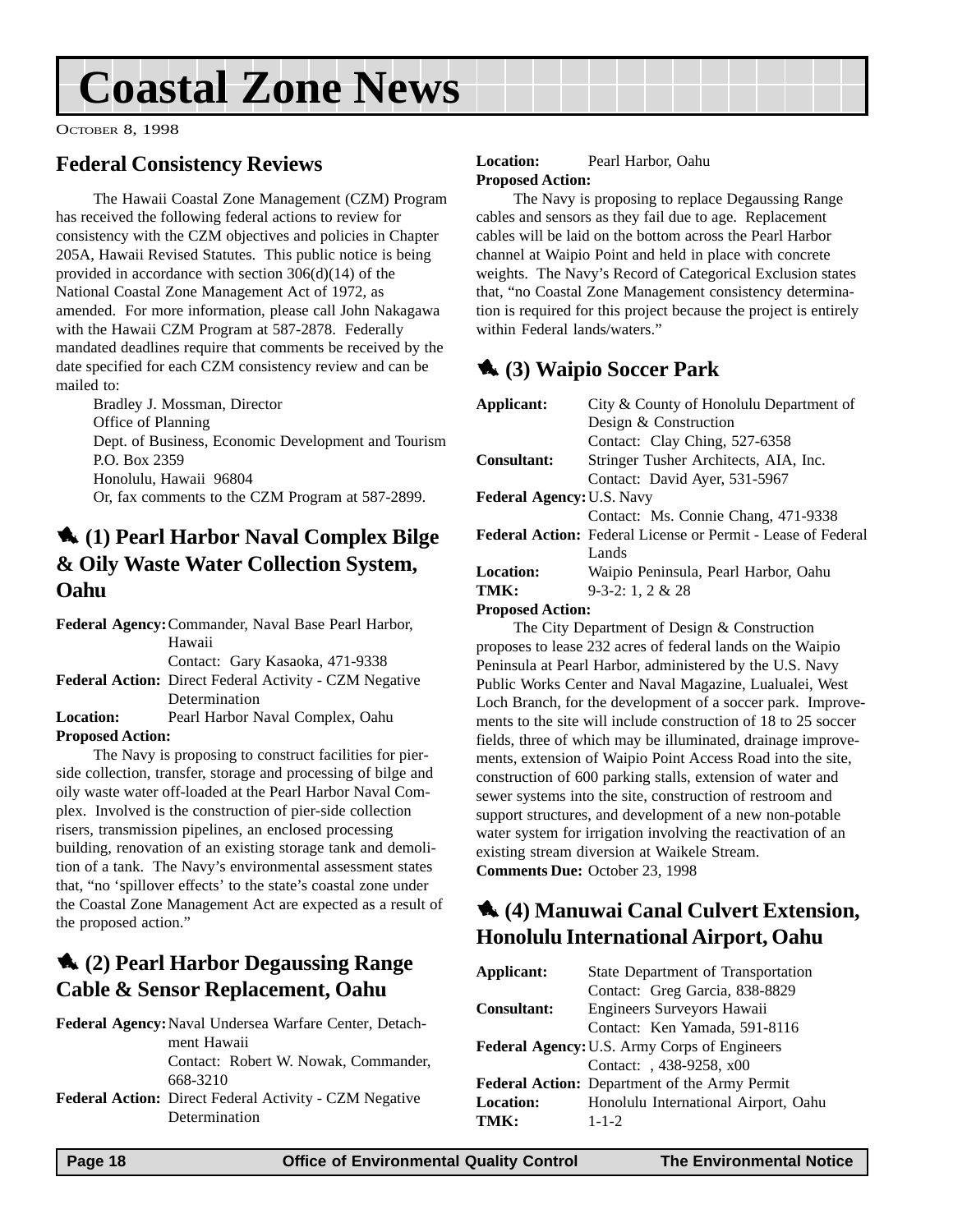## **Coastal Zone News**

OCTOBER 8, 1998

#### <span id="page-18-0"></span>**Proposed Action:**

Construct a 730-foot extension of the existing box culvert that covers a segment of the Manuwai Canal and an invert slab of 120 feet which will connect the culvert extension with the existing culvert under Taxiway A. **Comments Due:** October 23, 1998

#### 1 **(5) Pearl City Bus Facility, Oahu**

| Applicant:                           | City & County of Honolulu Department of                           |
|--------------------------------------|-------------------------------------------------------------------|
|                                      | Transportation Services (DTS)                                     |
|                                      | Contact: Phyllis Kurio, 527-6894                                  |
|                                      | <b>Federal Agency: U.S. Department of Transportation, Federal</b> |
|                                      | <b>Transit Administration</b>                                     |
| <b>Federal Action: Federal Funds</b> |                                                                   |
| <b>Location:</b>                     | Former Manana Storage Area, Pearl City,                           |
|                                      | Oahu                                                              |
| TMK:                                 | $9 - 7 - 24:41$                                                   |
| <b>Proposed Action:</b>              |                                                                   |
|                                      | The DTS is requesting a \$4,885,981 grant of Federal              |

Transit Administration funds to assist in constructing the Pearl City Bus Facility at the former Manana Storage Area. The Bus Facility would be located on 21 acres of the former Manana Storage Area previously acquired by the City from the Navy and will include: a transportation building for administration functions, training and fitness center; a maintenance building for bus maintenance and repairs; two service structures for service and wash; a paint and body shop; and site access and parking for 250 buses and employees.

**Comments Due:** October 23, 1998

#### $\blacktriangleright$  **6** (6) Humpback Whale Vessel **Approach Response Study**

**Applicant:** Marsha Green, Ph.D.; (610) 921-7580 **Federal Agency:**U.S. National Marine Fisheries Service **Federal Action:** Scientific Research Permit Location: Offshore Olowalu & McGregor Point, Maui, and Kawaihae, Hawaii

#### **Proposed Action:**

The applicant is proposing to continue research on changes in humpback whale behavior in response to vessel approach. Controlled vessel approach trials will be conducted using different approach speeds and angles. The study involves recording whale sounds only and will not introduce any foreign noise into the environment. According to the applicant the data is important to understanding the effects of boat traffic on humpback whales and in the development of vessel management guidelines. The overall duration of the study is from January 1 through May 15 annually for a 5 year period from 1999 through 2004.

1 **(7) Replacement of Catwalks T-F1, Kewalo Basin, Oahu**

| Applicant:                                          | State Department of Transportation,           |  |
|-----------------------------------------------------|-----------------------------------------------|--|
|                                                     | Harbors Division                              |  |
| <b>Consultant:</b>                                  | Randall S. Furomoto & Assoc., Inc.            |  |
|                                                     | Contact: Randall Furomoto, 484-0212           |  |
| <b>Federal Agency: U.S. Army Corps of Engineers</b> |                                               |  |
|                                                     | Contact: Peter Galloway, 438-9258, x15        |  |
|                                                     | Federal Action: Department of the Army Permit |  |
| <b>Location:</b>                                    | Kewalo Basin, Oahu                            |  |
| TMK:                                                | $2 - 1 - 58$ : 1                              |  |
| <b>Proposed Action:</b>                             |                                               |  |

Replace six existing deteriorating concrete catwalks with six new concrete catwalks at the same locations at Kewalo Basin. Precast pilings will be used and several steel mooring piles will be installed. The project also involves upgrading electrical service and waterline replacement. No

discharge of dredged or fill material is involved.

**Comments Due:** October 23, 1998

## 1 **(8) Maintenance Dredging at Piers 15- 20, Honolulu Harbor, Oahu**

| Applicant:                                          | State Department of Transportation,           |  |
|-----------------------------------------------------|-----------------------------------------------|--|
|                                                     | <b>Harbors Division</b>                       |  |
|                                                     | Contact: Kelly Lee Sato, 587-1878             |  |
| <b>Federal Agency: U.S. Army Corps of Engineers</b> |                                               |  |
|                                                     | Contact: Alan Everson, 438-9258, x11          |  |
|                                                     | Federal Action: Department of the Army Permit |  |
| <b>Location:</b>                                    | Honolulu Harbor, Oahu                         |  |
| TMK:                                                | $1-5-39, 40$                                  |  |

#### **Proposed Action:**

Remove accumulated silt from along the face of Piers 15 to 20, and dredge the berthing area to its original designed depth of minus 35 feet Mean Lower Low Water (MLLW) at Piers 19-20 and minus 18 feet MLLW at Piers 15-18. About 38,000 cubic yards of silt will be removed and disposed of at the Environmental Protection Agency approved South Oahu ocean disposal site.

**Comments Due:** October 30, 1998

## 9 **(9) Magnuson-Stevens Act Definitions and Required Provisions Amendments to Fishery Management Plans**

**Federal Agency:**Western Pacific Regional Fishery Management Council Contact: Kitty M. Simonds, Exec. Director, 522-8220 **Federal Action:** Direct Federal Activity

**Comments Due:** October 23, 1998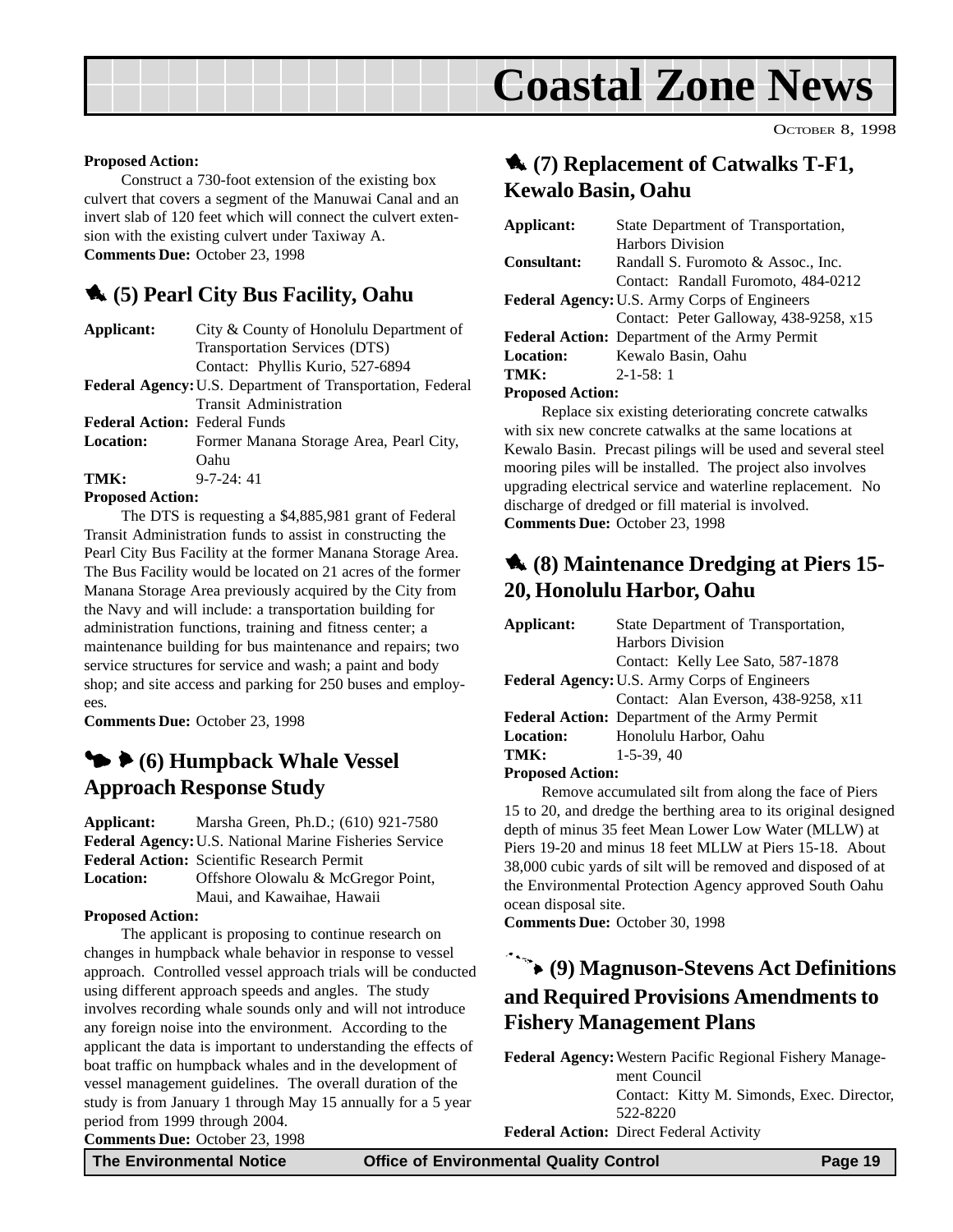## <span id="page-19-0"></span>**Coastal Zone News**

OCTOBER 8, 1998

**Location:** State of Hawaii

#### **Proposed Action:**

Proposed amendments to the fishery management plans (FMP) for the Bottomfish and Seamount Groundfish Fisheries, Pelagic Fisheries, Crustaceans Fisheries and Precious Corals Fisheries in the State of Hawaii. The amendments add new Magnuson-Stevens Act definitions and provisions that any FMP contain provisions regarding bycatch, fishing sectors, essential fish habitat, fishing communities and overfishing.

**Comments Due:** October 23, 1998

## 9 **(10) Amendment 5 to the Bottomfish and Seamount Groundfish Fisheries Fishery Management Plan**

**Federal Agency:**Western Pacific Regional Fishery Management Council Contact: Kitty M. Simonds, Exec. Director, 522-8220

**Federal Action:** Direct Federal Activity **Location:** State of Hawaii **Proposed Action:**

Proposed amendment to the fishery management plan (FMP) for the Bottomfish and Seamount Groundfish Fisheries in the State of Hawaii. The amendment establishes a limited access program for the Mau Zone Bottomfish fishery in the Northwestern Hawaiian Islands. **Comments Due:** October 23, 1998

### **Marine and Coastal Zone Management Advisory Group**

The Marine and Coastal Zone Management Advisory Group (MACZMAG) will hold its next regularly scheduled meeting on Friday, November 20, 1998 from 9:00 a.m.-11:00 a.m. Location to be announced.

MACZMAG meeting agendas and minutes are now available on the Hawaii Coastal Zone Management Program web page at www.hawaii.gov/dbedt/czm.

## **Land Use Commission Notices**

## **Hearing Dates**



| Docket No.: | A98-726                                 |
|-------------|-----------------------------------------|
| Petitioner: | The Trustees Under the Will and of the  |
|             | Estate of James Campbell, Deceased      |
| Location:   | Ewa, Honouliuli, Oahu                   |
| Acreage:    | Approximately 20 acres                  |
| TMK:        | $9-1-69:9$                              |
| Request:    | Agricultural to Urban                   |
|             | Hearing Dates: November 19 and 20, 1998 |
|             |                                         |

If you would like further detailed information on the above matters, please contact:

State Land Use Commission, Leiopapa A Kamehameha Building (State Office Tower), 235 S. Beretania Street, Room 406, Honolulu, Hawaii 96813. Phone: 587-3822. Mailing Address: P.O. Box 2359, Honolulu, Hawaii 96804-2359.